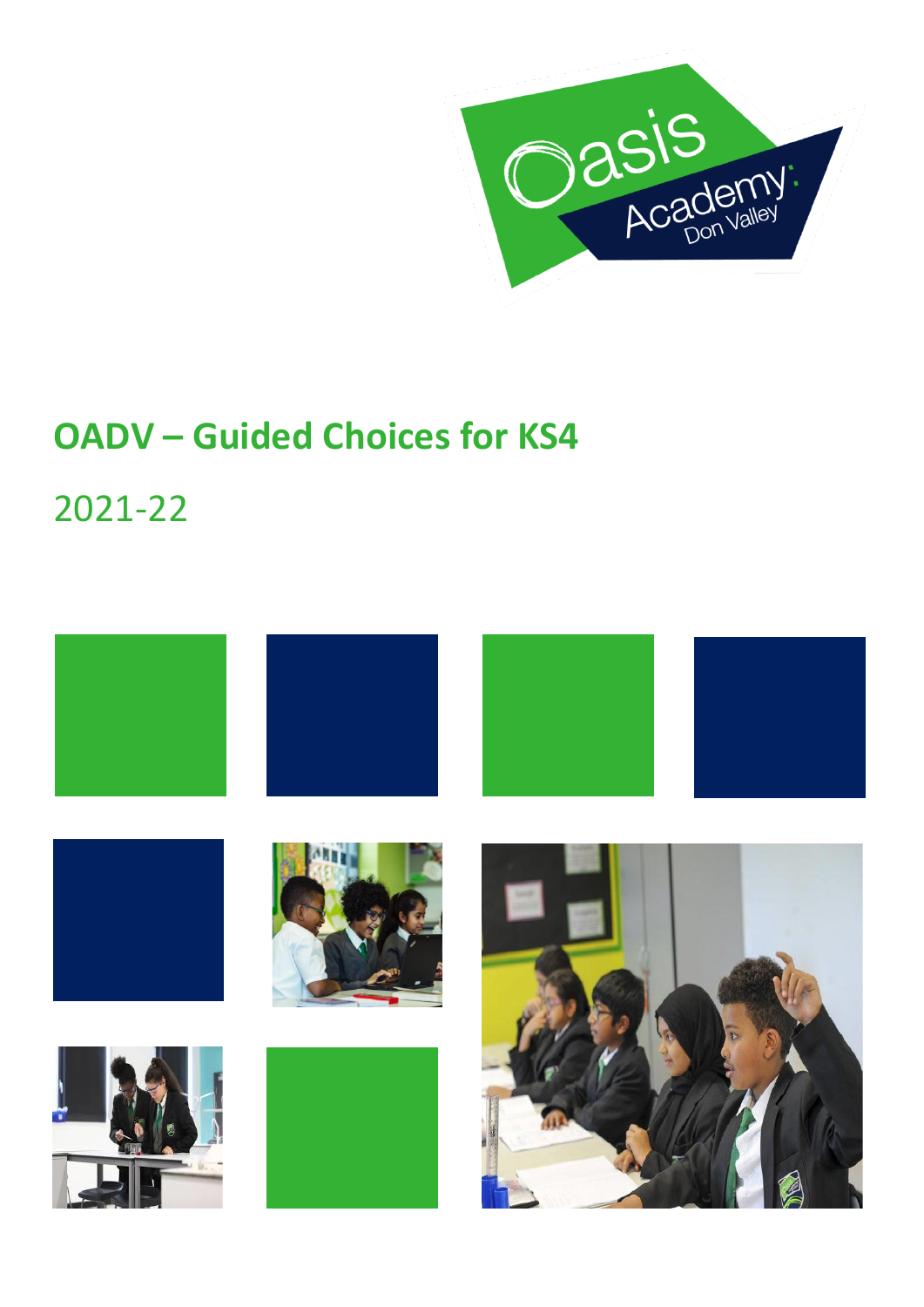### **Introduction from the Principal**

Welcome to the Oasis Academy Don Valley guided choices process. We guarantee that we will do whatever it takes to make sure that every student that joins our Academy achieves his or her full potential. We have extremely high expectations and, just as there are no shortcuts, there are no excuses.

There are important decisions to be made by you and your parents this year. The next two and a half years are a very important part of your education and the time from starting your GCSEs to results day will pass quickly. The guided choices process which you are about to undertake is designed to help you make the right choices for you and to achieve the best possible results in all of your subjects by the end of Year 11.

As you go through the guided choices process there are many people you can ask to help you with this, including your parents, teachers and pastoral manager. By making the right decisions now, it will ensure that you study the right subjects and achieve the best results you can. Your success in Year 11 will pave the way for the next steps in your education at the age of 16. We hope that you will leave the Academy feeling proud of your achievements and move on to the courses, training and careers that will enable you to realise your dreams, whatever they may be. I can assure you that all the staff are looking forward to working with you to help you achieve your potential.



### **Welcome to the next phase of your education**

This is a really exciting time for you, as you are in a position to begin shaping the rest of your life. The curriculum offer has taken into consideration your views, aspirations and interests; as well as the courses you will need in order to give you the best chance of achievement and progression for future opportunities. The information provided in this booklet will give you some guidelines to help you make informed decisions about the right courses for you to follow over the next two years.

It is important that you consider a number of things when making your choice about your GCSE courses. You may have some idea of what you want to do in the future or you may be unsure. It is important to consider courses that will give the best chances to access further learning and give you a broad range of skills.

When making your choice please consider the following:

- What are your strengths?
- What interests do you have?
- What do the option choices involve and what careers may they lead to?
- What are your post 16 plans?
- Which university would you like to go to? Remember to Aim High!

Your choice needs to be personal to you and support you in the next phase of your education. It is important that you also discuss your plans and concerns with family, friends and teachers. If you need any further support you can speak to your advisory teacher, pastoral manager, or subject teachers and the member of ALT who conducts your one to one interview.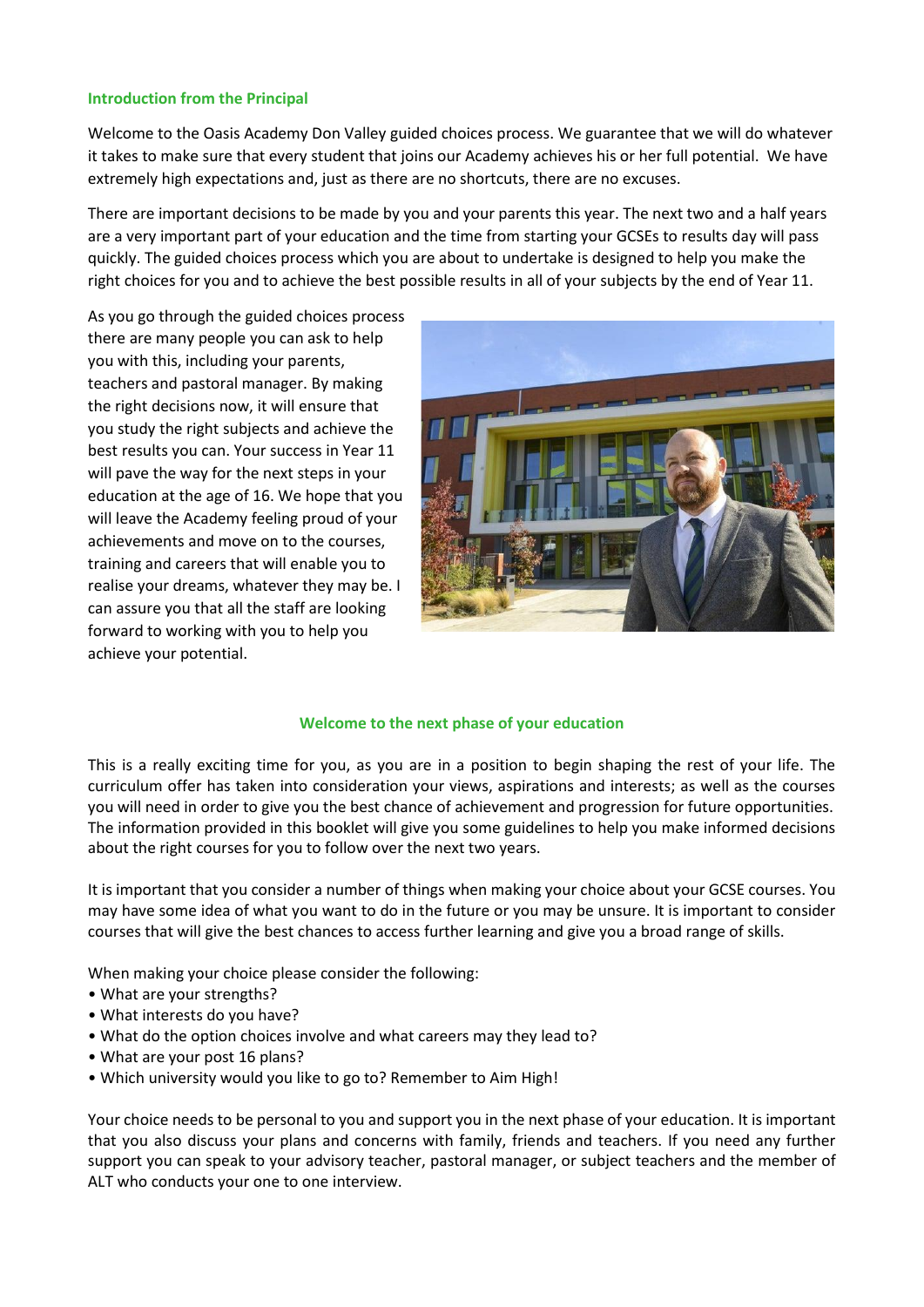### **The Curriculum Offer**

We have taken the opportunity to map key skills and knowledge across the curriculum ensuring that students can see a clear purpose in their learning and where all subjects can link together.

### **The Core**

There are 25 hours of lessons in a school week and all students will spend 13 hours studying the following core subjects:

- English Language and Literature (4)
- Maths (4)
- Science Trilogy or Triple (4)
- $\bullet$  PE (1)

### **The EBacc**

The Baccalaureate Subjects are those academic courses that the government have listed as key gateway subjects to further academic learning. Alongside maths English and science these are also compulsory for all students currently taking them at KS3.

- GCSE Geography or GCSE History
- GCSE German

### **The Guided Choices**

Alongside the core and baccalaureate subjects there are a range of other courses and qualifications.

During the guided choices week, you should consider which option choices you would like to take. Please also consider your reserve choices, we will use this in the event of not being able to offer or match your preferred choices.

Non-Baccalaureate Subjects:

- GCSE Art
- GCSE Design and Technology
- GCSE PE
- GCSE Religious Studies
- BTEC Business
- BTEC Health and Social Care
- BTEC Sport
- WJEC Creative & Media
- WJEC LEVEL 1 / 2 AWARD in Hospitality & Catering

Please note these choices will only run if there is sufficient uptake from students and any necessary advertisements for posts enable us to recruit teachers of the highest quality.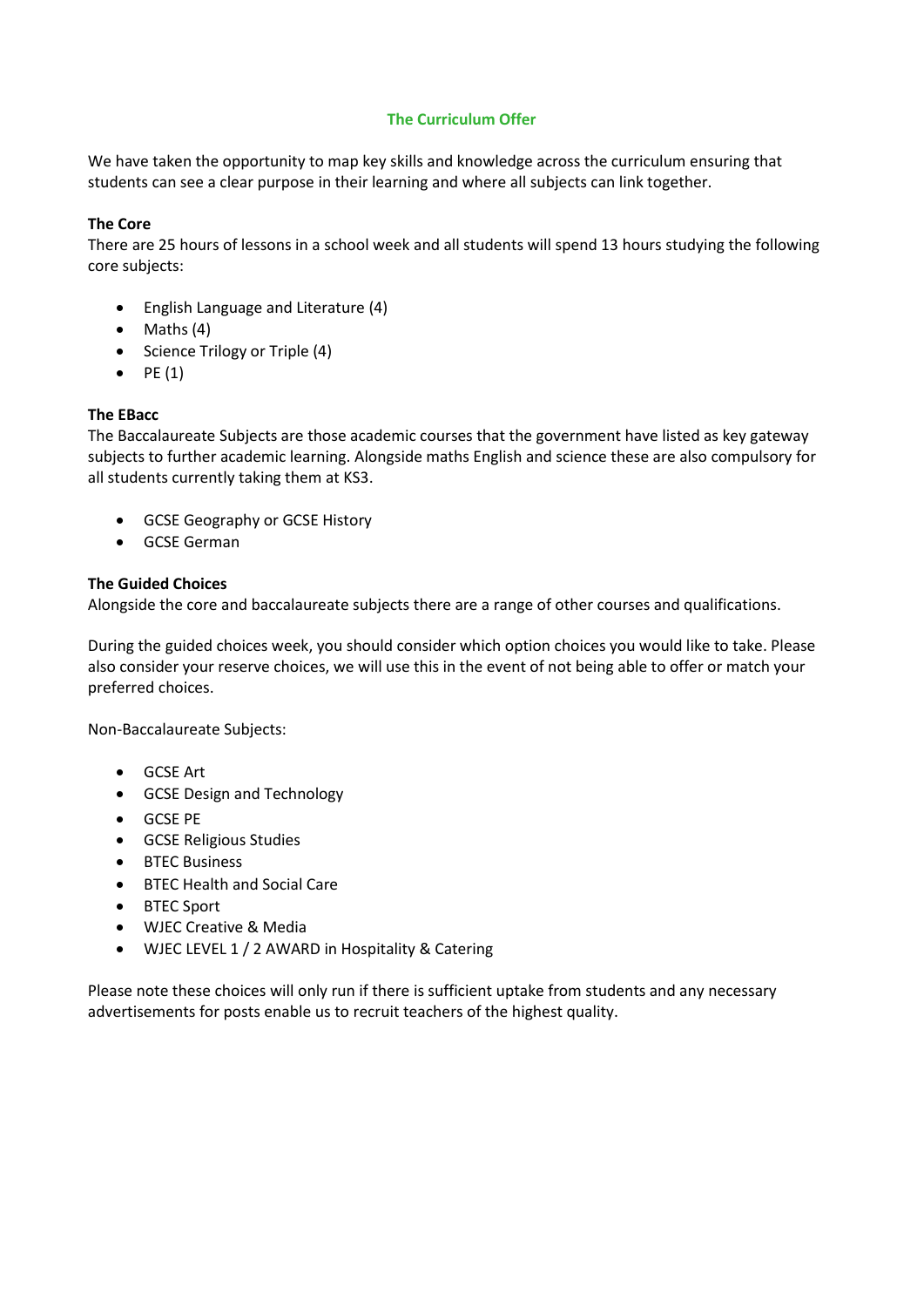### **How does the guided choices process work?**

You will be guided into one of three pathways

### **Pathway 1:**

• Triple Science and 1 other choice

### **Pathway 2:**

• 2 subject choices

### **Pathway 3: (non-German)**

- 2 subject choices
- Intervention

### **Guided Choices Interviews**

You will be allocated a one to one interview with a member of the Academy Leadership Team during the school day. At this meeting you will discuss your completed guided choices form. Please ensure you ask any questions you have about your guided choices as it is important to feel prepared and confident with the choices you make.

### **Advice from Y10 OADV students**

### **Do**

- Make sure you pick subjects that you are good at.
- Pick subjects that you enjoy and not just ones that you think would look good on your CV.
- Pick subjects that link with your future aspirations.
- Go for a variety of subjects; remember universities look for a balanced range of subjects.
- Talk to teachers about the subjects before picking them to make sure it is what you want.
- Think carefully about the subjects and don't rush your choices.
- Speak to your parents / family about your option choices.
- Look into the qualifications that your chosen career needs.
- Look at past reports and target grades to establish subjects that you are achieving in.
- Make sure you are 100% certain on your choices as you do not want to be changing options.

### **Don't**

- Don't choose a subject because your friends are.
- Don't pick a subject because you like the teacher.
- Don't choose a subject because you think it is easy.
- Don't feel pressured by family to pick certain subjects.
- Don't be afraid to ask questions.

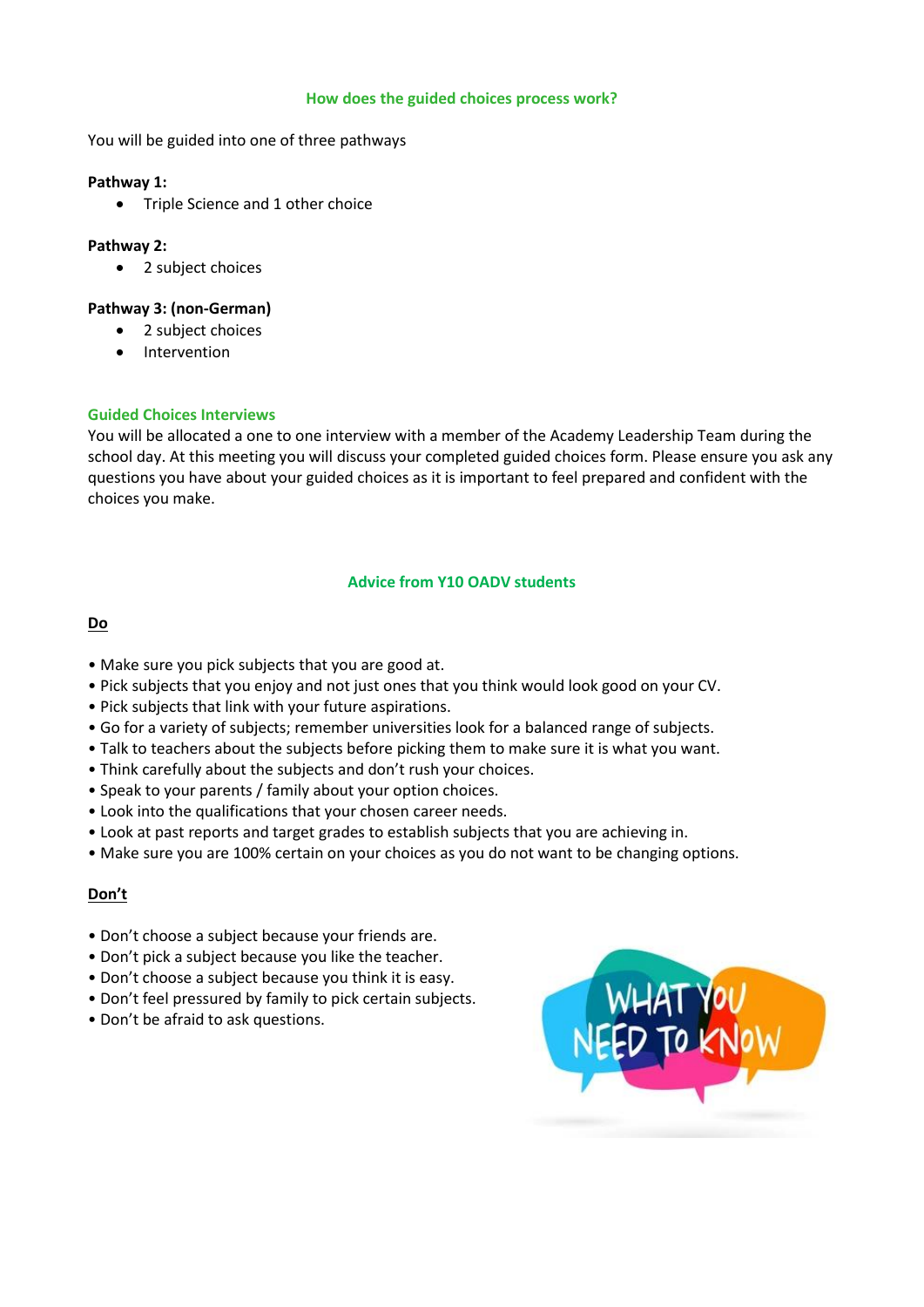# The Core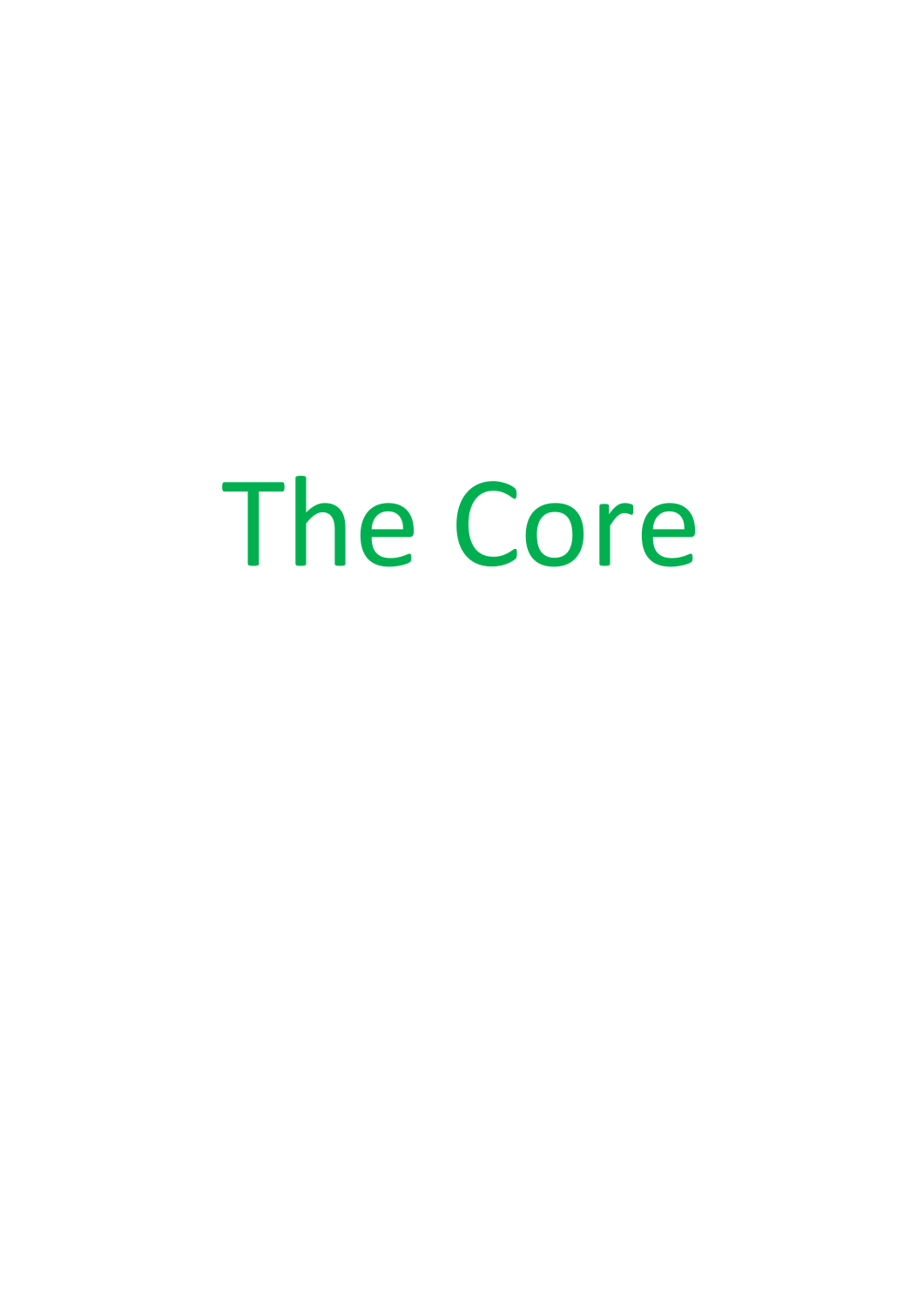# Pathway 1-3: GCSE English Language Grade Scale 9-1

"Read, read, read. Read everything -- trash, classics, good and bad, and see how they do it. Just like a carpenter who works as an apprentice and studies the master. Read! You'll absorb it. Then write. If it's good, you'll find out. If it's not, throw it out of the window." --*William Faulkner*

|                                    | You will learn that                                                                                                                                                                                                                                                                                                                                                                                        |           | You will learn by                                                                                                                                                                              |
|------------------------------------|------------------------------------------------------------------------------------------------------------------------------------------------------------------------------------------------------------------------------------------------------------------------------------------------------------------------------------------------------------------------------------------------------------|-----------|------------------------------------------------------------------------------------------------------------------------------------------------------------------------------------------------|
|                                    | English Language is designed to inspire and motivate you,<br>providing appropriate stretch and challenge whilst ensuring, as<br>far as possible, that the assessment and texts are accessible to<br>the full range of students.                                                                                                                                                                            |           | Developing a precise and accurate writing style<br>through practising technical aspects of written<br>and spoken expression.                                                                   |
| $\bullet$                          | English Language offers the attraction of two equally-balanced<br>papers, relating reading sources to the topic and theme of<br>writing tasks. The reading sources act as stimulus for writing<br>tasks, providingyou with a clear route through each paper.                                                                                                                                               | $\bullet$ | Reading a wide range of texts, fluently and<br>with good understanding<br>Reading critically, and use knowledge gained<br>from wide reading to inform and improve their<br>own writing         |
| $\bullet$                          | Each paper has a distinct identity to better support high quality<br>provision and engaging teaching and learning. Paper 1,<br>Explorations in Creative Reading and Writing, looks at how<br>writers use narrative and descriptive techniques to engage the<br>interest of readers. Paper 2, Writers' Viewpoints and<br>Perspectives, looks at how different writers present a similar<br>topic over time. |           | Writing effectively and coherently using<br>Standard English appropriately<br>Using grammar correctly, punctuate and spell<br>accurately                                                       |
| $\bullet$                          | The approach to spoken language (previously speaking and<br>listening) will emphasise the importance of the wider benefits<br>that speaking and listening skills have.                                                                                                                                                                                                                                     |           | Acquiring and applying a wide vocabulary,<br>alongside a knowledge and understanding of<br>grammatical terminology, and linguistic<br>conventions for reading, writing and spoken<br>language. |
|                                    | <b>Internal Assessment</b>                                                                                                                                                                                                                                                                                                                                                                                 |           | <b>External Assessment</b>                                                                                                                                                                     |
|                                    | Both English Language and English Literature are now assessed<br>through 100% examination.<br>During the course of Key Stage 4, students will undertake<br>assessments which mirror the exams they will take at the end of                                                                                                                                                                                 |           | Paper 1: Explorations in creative writing and reading<br>1hr 45 mins<br>80 marks<br>50% of GCSE                                                                                                |
|                                    | Year 11 in order to best prepare them and to monitor their<br>progress.                                                                                                                                                                                                                                                                                                                                    |           | Paper 2: Writers' viewpoints and perspectives<br>1hr 45 mins                                                                                                                                   |
|                                    | All assessments are closed book: any stimulus materials required will.<br>be provided as part of the assessment.                                                                                                                                                                                                                                                                                           |           | 80 marks<br>50% of GCSE                                                                                                                                                                        |
|                                    | <b>Exam Board</b>                                                                                                                                                                                                                                                                                                                                                                                          |           | <b>Specification Code</b>                                                                                                                                                                      |
|                                    | <b>AQA</b><br>https://www.aqa.org.uk/subjects/english/gcse/english-language-<br>8700                                                                                                                                                                                                                                                                                                                       |           | 8700                                                                                                                                                                                           |
| Where could English take you next? |                                                                                                                                                                                                                                                                                                                                                                                                            |           |                                                                                                                                                                                                |

English is a vital subject whatever students decide to do when they finish their GCSEs and, through the duration of the course, students are equipped with many transferable reading and writing skills. Many colleges require a grade 4 or above for entry to further education courses.

As well as this …

- The study of English Language can provide a lifelong appreciation of language and its power to excite, persuade and shape our understanding.
- You will achieve critical skills that are applicable in a wide range of contexts. For example: Journalism and media, Higher education courses and degrees, Law and politics, Business and marketing, College courses and beyond, Foreign languages teaching, Travel and tourism and Web/ IT management.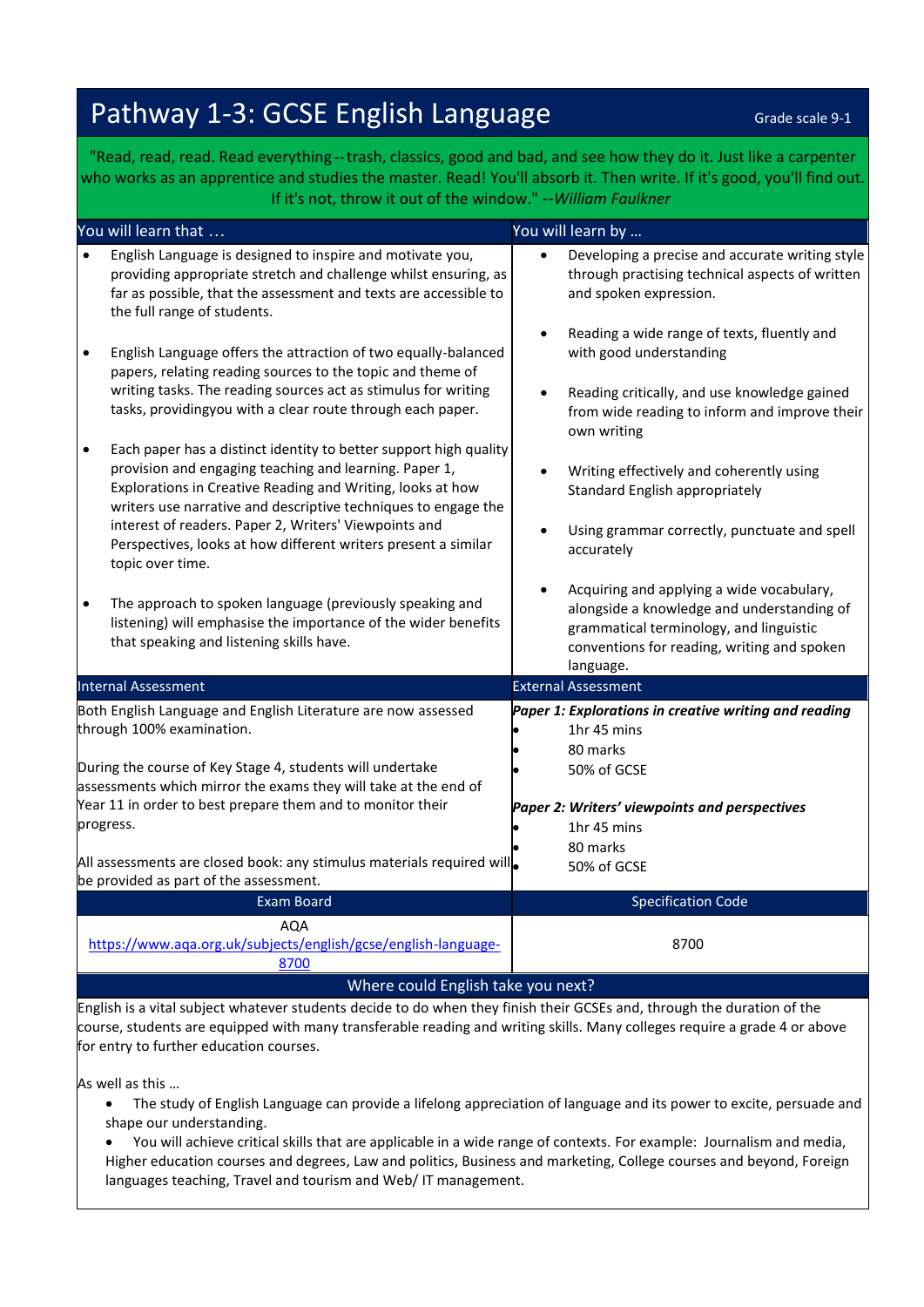# Pathway 1-3: GCSE English Literature Fathway 1-3: GCSE English Literature

### "Books are the quietest and most constant of friends; they are the most accessible and wisest of counsellors, and the most patient of teachers." *Charles William Eliot*

| You will learn about                                                                                                                                                                                                                                       | You will learn by                                                                                                                                                                     |
|------------------------------------------------------------------------------------------------------------------------------------------------------------------------------------------------------------------------------------------------------------|---------------------------------------------------------------------------------------------------------------------------------------------------------------------------------------|
| Shakespeare:<br>Macbeth - William Shakespeare<br>You will answer one question on the play. You will be<br>required to write in detail about an extract from the play and                                                                                   | Reading a wide range of classic literature fluently<br>and with good understanding, and make<br>connections across their reading.                                                     |
| then to write about the play as a whole.<br>The 19 <sup>th-</sup> century novel:<br>A Christmas Carol - Charles Dickens<br>You will answer one question on their novel of choice.                                                                          | Reading in depth, critically and evaluatively, so<br>that you are able to discuss and explain your<br>understanding and ideas.                                                        |
| You will be required to write in detail about an extract from<br>the novel and then to write about the novel as a whole.<br>Modern prose or drama texts                                                                                                    | Developing the habit of reading widely and<br>often.                                                                                                                                  |
| An Inspector Calls - J.B Priestley<br>You will answer one essay question from a choice of two<br>$\bullet$<br>on the drama text.                                                                                                                           | Appreciating the depth and power of the English<br>literary heritage.                                                                                                                 |
| The poetry anthology<br>Power & Conflict<br>You will answer one comparative question on one named                                                                                                                                                          | Writing accurately, effectively and analytically<br>about their reading, using Standard English.                                                                                      |
| poem printed on the paper and one other poem from the<br>Power & Conflict anthology cluster.<br><b>Unseen poetry</b><br>You will answer one question on one unseen poem and<br>$\bullet$<br>one question comparing this poem with a second unseen<br>poem. | You will acquire and use a wide vocabulary,<br>including the grammatical terminology and other<br>literary and linguistic terms they need to criticise<br>and analyse what they read. |
| <b>Internal Assessment</b>                                                                                                                                                                                                                                 | <b>External Assessment</b>                                                                                                                                                            |
| Both English Language and English Literature are now assessed<br>through 100% examination.                                                                                                                                                                 | Paper 1: Shakespeare and the 19th-century novel<br>1 hour 45 minutes<br>64 marks                                                                                                      |
| During the course of Key Stage 4, students will undertake<br>assessments which mirror the exams they will take at the end of<br>Year 11 in order to best prepare them and to monitor their                                                                 | 40% of GCSE<br>Paper 2: Modern texts and poetry                                                                                                                                       |
| progress.<br>All assessments are closed book: any stimulus materials required                                                                                                                                                                              | 2 hour 15 minutes<br>96 marks<br>60% of GCSE                                                                                                                                          |
| will be provided as part of the assessment.                                                                                                                                                                                                                |                                                                                                                                                                                       |
| <b>Exam Board</b>                                                                                                                                                                                                                                          | <b>Specification Code</b>                                                                                                                                                             |
| AQA<br>https://www.aqa.org.uk/subjects/english/gcse/english-literature-8702                                                                                                                                                                                | 8702                                                                                                                                                                                  |
| Where could English take you next?                                                                                                                                                                                                                         |                                                                                                                                                                                       |

English is a vital subject whatever students decide to do when they finish their GCSEs and, through the duration of the course, students are equipped with many transferable reading and writing skills. Many colleges require a grade 4 or above for entry to further education courses.

As well as this …

- The study of English can provide a life-long love of literature.
- You will achieve critical skills that are applicable in a wide range of contexts. For example: Journalism and media, Higher education courses and degrees, Law and politics, Business and marketing, College courses and beyond, Foreign languages teaching, Travel and tourism and Web/ IT management.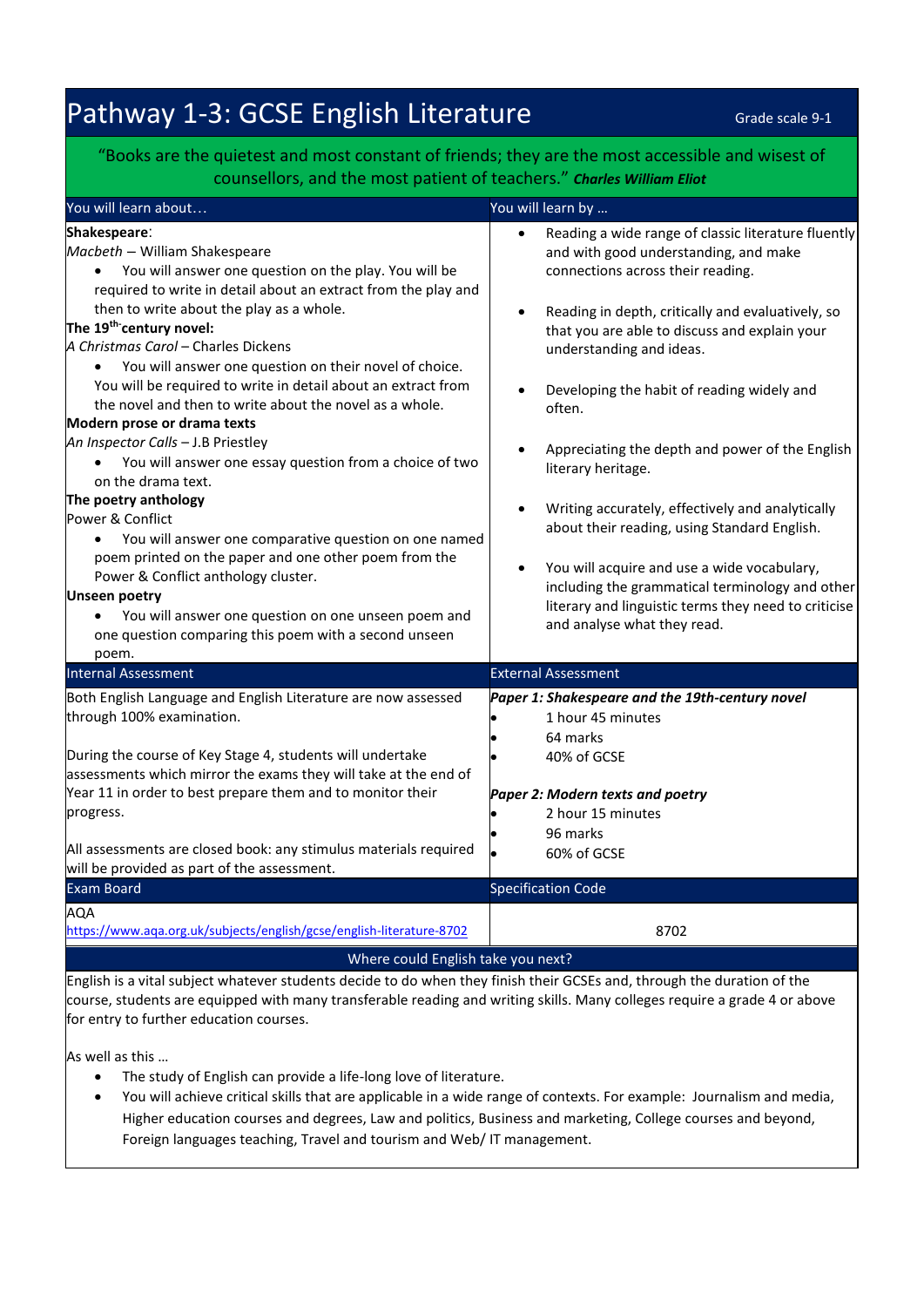### "Mathematics is not about numbers, equations, computations, or algorithms: it is about understanding." *William Paul Thurston*

| You will learn about                                                                                                                                                                                                                                                                                                                                                                                                                                                                                                                                                                                                                                                                                                                                                 | You will learn by                                                                                                                                                                                                                                                                                                                                                                                                                                                                                                                                                                                                                                                                                                                                                                                                                |  |
|----------------------------------------------------------------------------------------------------------------------------------------------------------------------------------------------------------------------------------------------------------------------------------------------------------------------------------------------------------------------------------------------------------------------------------------------------------------------------------------------------------------------------------------------------------------------------------------------------------------------------------------------------------------------------------------------------------------------------------------------------------------------|----------------------------------------------------------------------------------------------------------------------------------------------------------------------------------------------------------------------------------------------------------------------------------------------------------------------------------------------------------------------------------------------------------------------------------------------------------------------------------------------------------------------------------------------------------------------------------------------------------------------------------------------------------------------------------------------------------------------------------------------------------------------------------------------------------------------------------|--|
| As the level of your maths increases, so will the<br>amount of Algebra. However, number, geometry<br>(shapes), algebra, handling data, probability, and ratio<br>and proportion are covered at all levels within Maths.<br>You will learn how to apply a broad range of<br>mathematical concepts to solve<br>problems, both abstract and in context;<br>the number system and how to effectively<br>$\bullet$<br>work with numbers including percentages,<br>fractions, decimals and ratios<br>the use of algebra to solve problems involving<br>٠<br>unknowns<br>properties of shapes and space and how to<br>$\bullet$<br>effectively use<br>measures<br>$\bullet$<br>the use of statistics and data handling to<br>$\bullet$<br>collect, present and analyse data | As with your Maths at OADV so far, the focus of GCSE<br>Maths will be understanding the concepts that we cover.<br>Taking the time to develop this understanding is what will<br>enable you to apply all of your Maths in new and<br>different combinations to solve problems.<br>You will follow specific programmes<br>tailored to your ability with regular formal assessments.<br>The study of GCSE Mathematics will involve<br>Developing fluent knowledge, skills and<br>understanding of mathematical methods and<br>concepts<br>Acquiring, selecting and applying mathematical<br>techniques to solve problems<br>Reasoning mathematically, making deductions<br>and inferences and drawing conclusions<br>Comprehending, interpreting and communicating<br>$\bullet$<br>mathematical information in a variety of forms. |  |
| <b>Internal Assessment</b>                                                                                                                                                                                                                                                                                                                                                                                                                                                                                                                                                                                                                                                                                                                                           | <b>External Assessment</b>                                                                                                                                                                                                                                                                                                                                                                                                                                                                                                                                                                                                                                                                                                                                                                                                       |  |
| To review your learning and understand, you will<br>complete several past papers in exam conditions.<br>The first full paper will be at the end of Year 10,<br>followed by two more during Year 11.                                                                                                                                                                                                                                                                                                                                                                                                                                                                                                                                                                  | Your grade will be determined by the exams that you<br>take at the end of Year 11. There will be 3 papers,<br>each lasting 1 hour 30 minutes. The first paper is<br>non-calculator, with a calculator allowed for the<br>second and third papers. All papers will cover all<br>topics in Maths.                                                                                                                                                                                                                                                                                                                                                                                                                                                                                                                                  |  |
| <b>Exam Board</b>                                                                                                                                                                                                                                                                                                                                                                                                                                                                                                                                                                                                                                                                                                                                                    | <b>Specification Code</b>                                                                                                                                                                                                                                                                                                                                                                                                                                                                                                                                                                                                                                                                                                                                                                                                        |  |
| <b>AQA</b><br>https://www.aqa.org.uk/subjects/mathematics/gcse<br>/mathematics-8300                                                                                                                                                                                                                                                                                                                                                                                                                                                                                                                                                                                                                                                                                  | 8300                                                                                                                                                                                                                                                                                                                                                                                                                                                                                                                                                                                                                                                                                                                                                                                                                             |  |
|                                                                                                                                                                                                                                                                                                                                                                                                                                                                                                                                                                                                                                                                                                                                                                      | Where could Maths take you next?                                                                                                                                                                                                                                                                                                                                                                                                                                                                                                                                                                                                                                                                                                                                                                                                 |  |
| Every grade in Maths opens up more opportunities for studying in Sixth form or at collage. Maths will be a<br>٠<br>requirement for every course at post-16.<br>A grade 4 will enable you to study A levels in different subjects.<br>٠<br>A grade E will anable vou to study A lovel Care Maths, Care Maths focusses on oxtanding the skills sovered                                                                                                                                                                                                                                                                                                                                                                                                                 |                                                                                                                                                                                                                                                                                                                                                                                                                                                                                                                                                                                                                                                                                                                                                                                                                                  |  |

- A grade 5 will enable you to study A level Core Maths. Core Maths focusses on extending the skills covered at GCSE and looking at different applications of these skills.
- A grade 6/7 or above will enable you to study A level Maths. This course has a large focus on adding depth to your understanding of the work covered at GCSE. There is a large emphasis on Algebra as more topics are generalised
- Beyond Studying Maths beyond GCSE will help with your application to any University course. Maths A level is specifically needed for subjects like Maths, Accounting, Engineering, Medicine, Dentistry and Veterinary Sciences.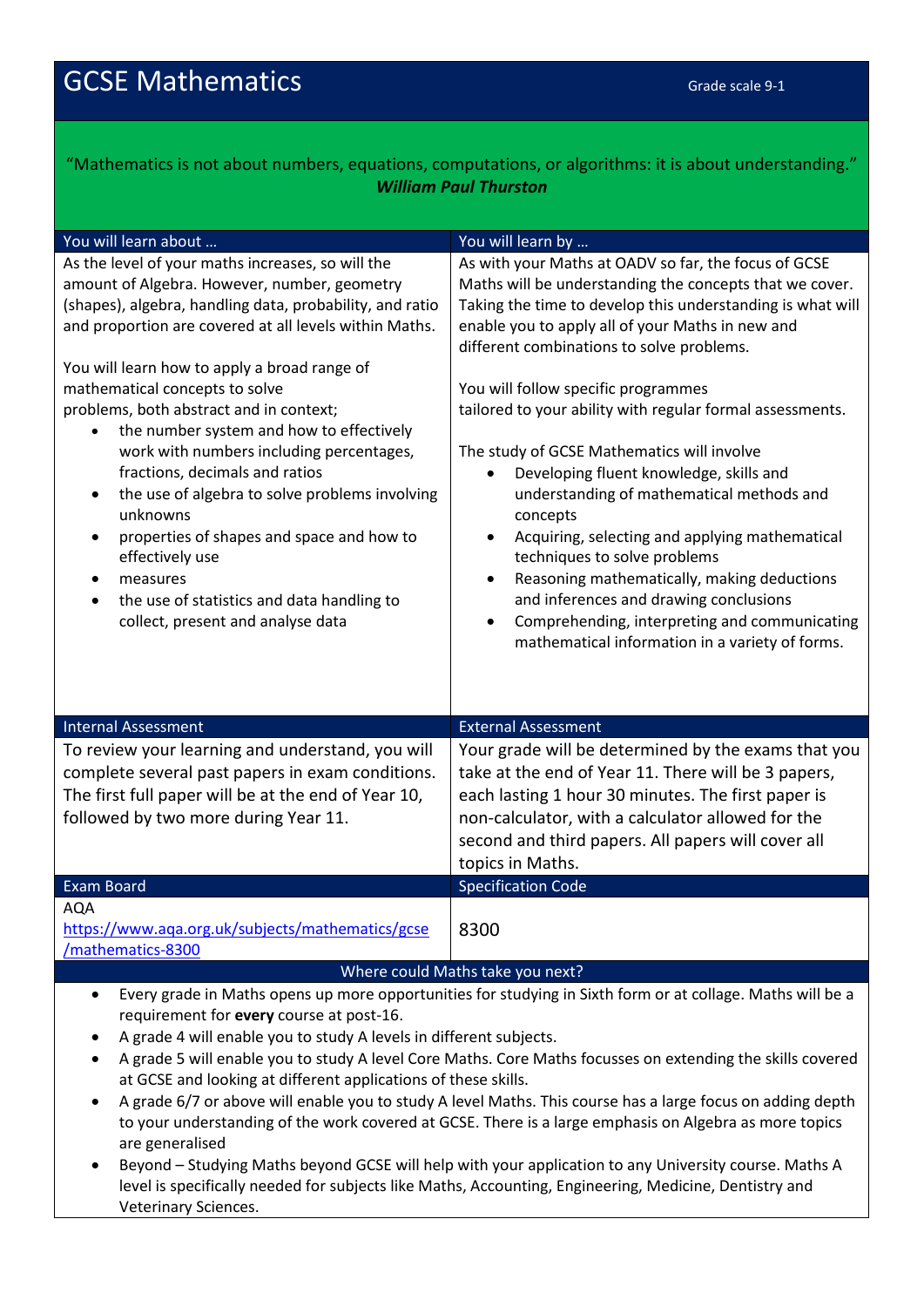# GCSE Science - Trilogy Grade Scale 9-1

### "If I have seen further it is by standing on the shoulders of Giants." *Issac Newton*

| You will learn about                                                                                                                                                                                                                                                                                                                                                                                                                                                                                                                                                                                                                                                                                                                                                                                                                       | You will learn by                                                                                                                                                                                                                                                                                                                                                                          |
|--------------------------------------------------------------------------------------------------------------------------------------------------------------------------------------------------------------------------------------------------------------------------------------------------------------------------------------------------------------------------------------------------------------------------------------------------------------------------------------------------------------------------------------------------------------------------------------------------------------------------------------------------------------------------------------------------------------------------------------------------------------------------------------------------------------------------------------------|--------------------------------------------------------------------------------------------------------------------------------------------------------------------------------------------------------------------------------------------------------------------------------------------------------------------------------------------------------------------------------------------|
| As you progress through KS4, we take the previous learning to As with your Science at OADV so far, the focus of<br>the next level. We will go into more depth and understanding<br>of the principles of Science and use these to apply our<br>understanding to unknown situations.<br>This will include; how to interpret the world around you in a<br>scientific context, scientific problem solving and analysing<br>complex information and science in the news<br>Topics in Biology, Chemistry and Physics are split into equal<br>units making up the Trilogy Science GCSE and giving you two<br>GCSE qualifications. There are a wide range of topics including:<br>cells, infection and ecology for biology; electricity, energy and<br>forces for physics; and atomic structure, rates of reactions and<br>analysis for chemistry. | GCSE Science will be understanding the concepts<br>that we cover. Taking the time to develop this<br>understanding is what will enable you to apply<br>all of your Science in new and different<br>combinations to solve problems.<br>Learning will include practical experimental work<br>which enables you to collect your own data and<br>supplement your understanding of the content. |
| <b>Internal Assessment</b>                                                                                                                                                                                                                                                                                                                                                                                                                                                                                                                                                                                                                                                                                                                                                                                                                 | <b>External Assessment</b>                                                                                                                                                                                                                                                                                                                                                                 |
| To review your learning and understand, you will<br>complete several past papers in exam conditions. The<br>first full paper will be at the end of Year 10, followed by<br>two more during Year 11.                                                                                                                                                                                                                                                                                                                                                                                                                                                                                                                                                                                                                                        | Your grade will be determined by the exams that<br>you take at the end of Year 11. There will be 6<br>papers (two for each Science), each lasting 1<br>hour. You will get 2 Science GCSE grades<br>averaged from your scores - for example a 7-7<br>or 6-5.                                                                                                                                |
| <b>Exam Board</b>                                                                                                                                                                                                                                                                                                                                                                                                                                                                                                                                                                                                                                                                                                                                                                                                                          | <b>Specification Code</b>                                                                                                                                                                                                                                                                                                                                                                  |
| <b>AQA GCSE Combined Science - Trilogy</b>                                                                                                                                                                                                                                                                                                                                                                                                                                                                                                                                                                                                                                                                                                                                                                                                 | 8464                                                                                                                                                                                                                                                                                                                                                                                       |
| Where could Science take you next?<br>٠                                                                                                                                                                                                                                                                                                                                                                                                                                                                                                                                                                                                                                                                                                                                                                                                    |                                                                                                                                                                                                                                                                                                                                                                                            |
| Every grade in Science opens up more opportunities for studying in Sixth form or at collage.<br>Science will be a requirement for a number of courses at post-16.<br>At A level, you can pick which particular Science you want to study - you don't have to do them<br>all!<br>A grade 5 will enable you to study A level Science. Science becomes discrete subjects allowing<br>you to focus on extending the skills covered at GCSE and looking at different applications of<br>these skills in a particular area.<br>Beyond - Studying Science beyond GCSE will help with your application to any University course<br>especially those linked to Science. Here you can further specialise within a Science discipline to<br>truly become an expert in your area.                                                                      |                                                                                                                                                                                                                                                                                                                                                                                            |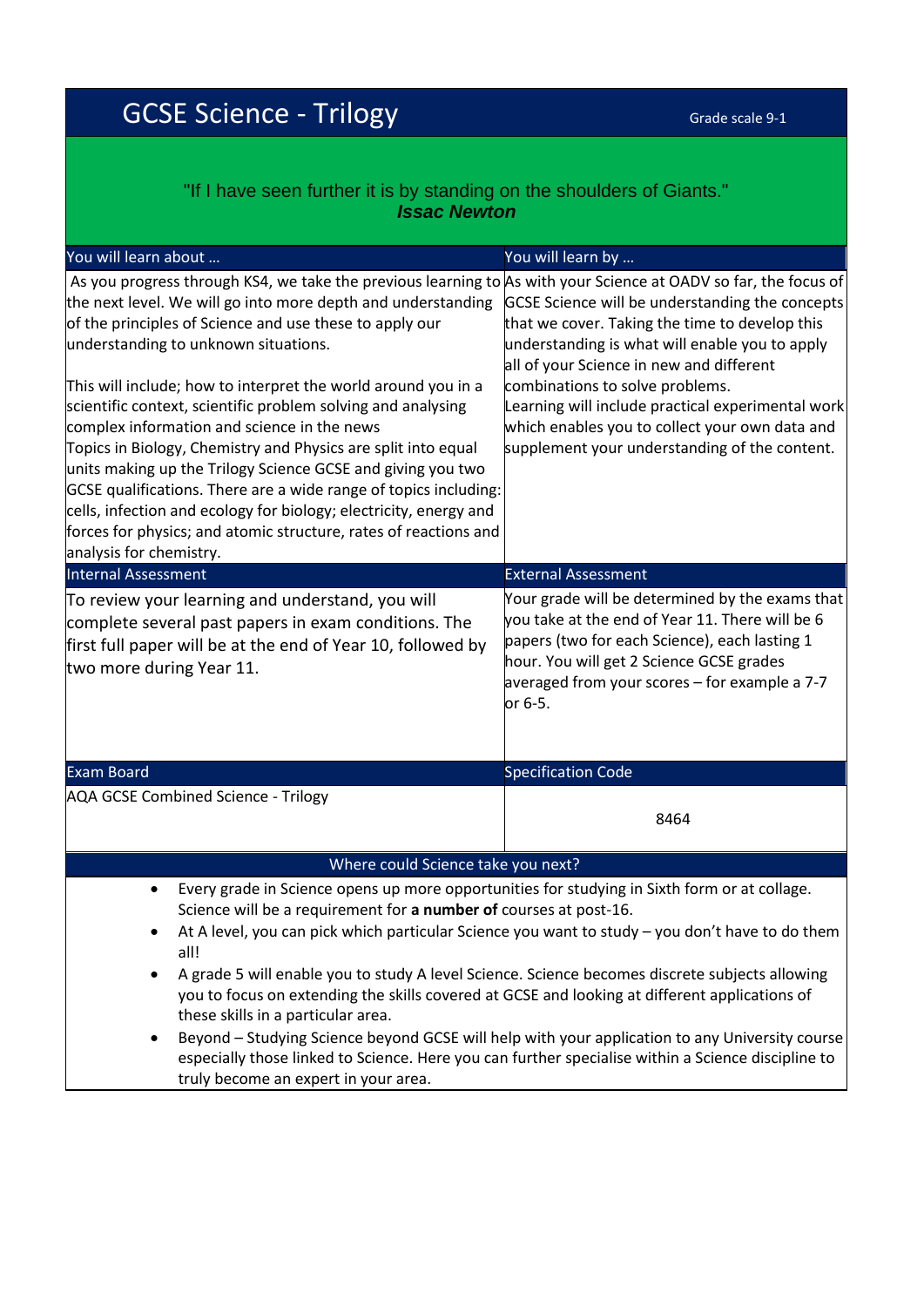# GCSE Science - Triple Grade Scale 9-1

| "Nothing in life is to be feared, it is only to be understood. Now is the time to understand more, so that<br>we may fear less."<br><b>Marie Curie</b>                                                                                                                                                                                                                                                                                                                                                                                                                                                                                                                                                                                                                                                                                                                                                                                                                                                            |                                                                                                                                                                                                                                                                                                                                                                                                                                                                                                                                                                                                      |  |
|-------------------------------------------------------------------------------------------------------------------------------------------------------------------------------------------------------------------------------------------------------------------------------------------------------------------------------------------------------------------------------------------------------------------------------------------------------------------------------------------------------------------------------------------------------------------------------------------------------------------------------------------------------------------------------------------------------------------------------------------------------------------------------------------------------------------------------------------------------------------------------------------------------------------------------------------------------------------------------------------------------------------|------------------------------------------------------------------------------------------------------------------------------------------------------------------------------------------------------------------------------------------------------------------------------------------------------------------------------------------------------------------------------------------------------------------------------------------------------------------------------------------------------------------------------------------------------------------------------------------------------|--|
|                                                                                                                                                                                                                                                                                                                                                                                                                                                                                                                                                                                                                                                                                                                                                                                                                                                                                                                                                                                                                   |                                                                                                                                                                                                                                                                                                                                                                                                                                                                                                                                                                                                      |  |
| As you progress through KS4, we take the previous learning<br>to the next level. We will go into more depth and<br>understanding of the principles of Science and use these to<br>apply our understanding to unknown situations.<br>This will include how to gain a deeper understanding of some solve problems.<br>of the topics covered in Combined Science with extra content Studying triple science means that you take the<br>which supplements each topic in Biology, Chemistry and<br>Physics to make up the three separate GCSEs in all<br>three sciences;<br>• (in Biology) monoclonal antibodies and their uses in<br>medicine. The brain and the eye, thermoregulation in<br>mammals<br>• (in Chemistry) transition metals, uses of nanoparticles, yield more advanced literacy and communication skills<br>and atom economy of chemical reactions<br>• (in Physics) lenses, seismic and ultrasound waves, nuclear<br>fission and fusion, the physics of space, life cycles of stars and<br>red shift | As with your Science at OADV so far, the focus of<br>GCSE Science will be understanding the concepts<br>that we cover. Taking the time to develop this<br>understanding is what will enable you to apply all of<br>your Science in new and different combinations to<br>core concepts at Trilogy and expand on these.<br>Pushing the boundaries forward and extending the<br>knowledge and understanding to new situations<br>and meanings.<br>It also includes written work involving longer<br>answer questions that allow you to demonstrate<br>which are vital for the higher levels in science. |  |
| <b>Internal Assessment</b>                                                                                                                                                                                                                                                                                                                                                                                                                                                                                                                                                                                                                                                                                                                                                                                                                                                                                                                                                                                        | <b>External Assessment</b>                                                                                                                                                                                                                                                                                                                                                                                                                                                                                                                                                                           |  |
| To review your learning and understand, you will<br>complete several past papers in exam conditions. The<br>first full paper will be at the end of Year 10, followed by<br>two more during Year 11.                                                                                                                                                                                                                                                                                                                                                                                                                                                                                                                                                                                                                                                                                                                                                                                                               | Your grade will be determined by the exams that<br>you take at the end of Year 11. There will be 6<br>papers (two for each Science), each lasting 1 hour<br>15 minutes. You will get 3 Science GCSE grades<br>averaged from your scores within each Science.<br>For example: Biology - 7 Chemistry - 5<br>Physics - 6                                                                                                                                                                                                                                                                                |  |
| <b>Exam Board</b>                                                                                                                                                                                                                                                                                                                                                                                                                                                                                                                                                                                                                                                                                                                                                                                                                                                                                                                                                                                                 | <b>Specification Code</b>                                                                                                                                                                                                                                                                                                                                                                                                                                                                                                                                                                            |  |
| <b>AQA GCSE Biology</b><br><b>AQA GCSE Chemistry</b><br><b>AQA GCSE Physics</b>                                                                                                                                                                                                                                                                                                                                                                                                                                                                                                                                                                                                                                                                                                                                                                                                                                                                                                                                   | 8461, 8462, 8463                                                                                                                                                                                                                                                                                                                                                                                                                                                                                                                                                                                     |  |
| Where could Science take you next?                                                                                                                                                                                                                                                                                                                                                                                                                                                                                                                                                                                                                                                                                                                                                                                                                                                                                                                                                                                |                                                                                                                                                                                                                                                                                                                                                                                                                                                                                                                                                                                                      |  |
| Every grade in Science opens up more opportunities for studying in Sixth form or at collage. Science will be<br>$\circ$<br>a requirement for a number of courses at post-16.<br>At A level, you can pick which particular Science you want to study – you don't have to do them all!<br>O<br>A grade 5 will enable vou to study A level Science, Science becomes discrete subjects allowing vou to focus                                                                                                                                                                                                                                                                                                                                                                                                                                                                                                                                                                                                          |                                                                                                                                                                                                                                                                                                                                                                                                                                                                                                                                                                                                      |  |

- o A grade 5 will enable you to study A level Science. Science becomes discrete subjects allowing you to focus on extending the skills covered at GCSE and looking at different applications of these skills in a particular area.
- o Beyond Studying Science beyond GCSE will help with your application to any University course especially those linked to Science. Here you can further specialise within a Science discipline to truly become an expert in your area.
- o This will allow you to access courses such as medicine, pharmacology, and pure Science degrees. Triple science will give you the advantage needed to take these careers forward.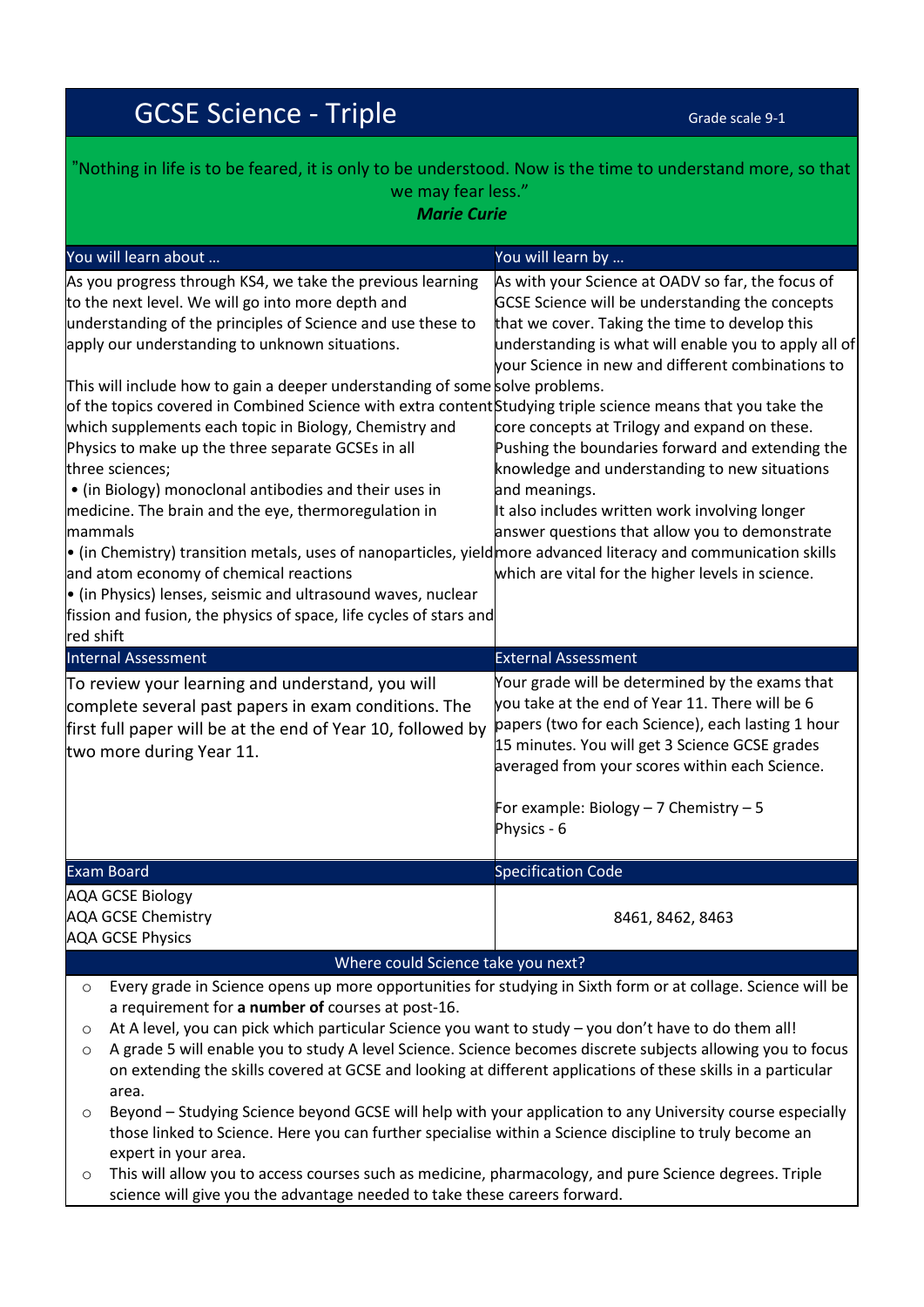The Ebacc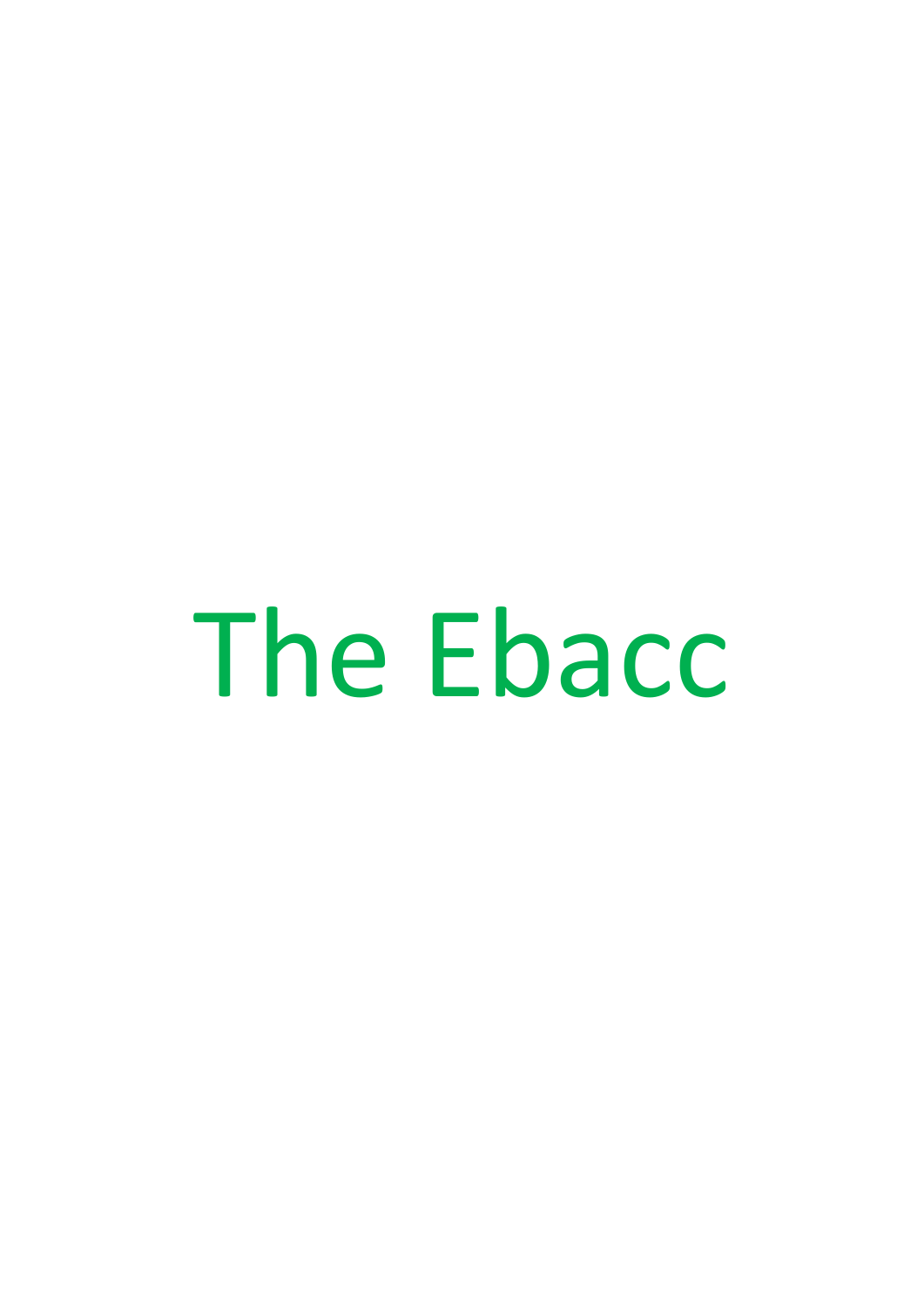### "Geography is the subject which holds the key to our future." *Michael Palin*

| You will learn about                                                                                                                                                                                                                                                                                                                                                                                                                                                                                                                                         | You will learn by                                                                                                                                                                                                                                                                                                                                                                                                                                                                                                                                                                                                                                           |
|--------------------------------------------------------------------------------------------------------------------------------------------------------------------------------------------------------------------------------------------------------------------------------------------------------------------------------------------------------------------------------------------------------------------------------------------------------------------------------------------------------------------------------------------------------------|-------------------------------------------------------------------------------------------------------------------------------------------------------------------------------------------------------------------------------------------------------------------------------------------------------------------------------------------------------------------------------------------------------------------------------------------------------------------------------------------------------------------------------------------------------------------------------------------------------------------------------------------------------------|
| The course is split into three sections                                                                                                                                                                                                                                                                                                                                                                                                                                                                                                                      | There are so many ways of learning in<br>Geography. It is a very practical subject,                                                                                                                                                                                                                                                                                                                                                                                                                                                                                                                                                                         |
| 1. Living with the Physical Environment<br>Natural hazards (earthquakes and tropical storms),<br>ecosystems (rainforests and extreme environments), and<br>coasts and rivers.<br>2. Challenges in the Human Environment<br>Urban issues and challenges (London and Rio de Janeiro), the<br>changing economic world (Nigeria and the UK), and natural<br>resources (sustainable food, water and energy)<br>3. Geographical applications<br>An issue evaluation $-$ a decision making exercise<br>Human and physical fieldwork (outside of the school grounds) | with opportunities to learn new skills such<br>as modern computer mapping (GIS), digital<br>technologies, map skills, interpreting<br>photographs, analysing articles, decision<br>making and debating.<br>Fieldwork trips are a really important part<br>of Geography. You will learn how to<br>investigate issues in the real world. You<br>will improve your literacy through your<br>report writing and written work and you<br>will also learn how to put forward your<br>own point of view and convince others<br>that you are right!<br>You will also make practical use of your<br>numeracy skills when you interpret data<br>and construct graphs. |
| <b>Internal Assessment</b>                                                                                                                                                                                                                                                                                                                                                                                                                                                                                                                                   | <b>External Assessment</b>                                                                                                                                                                                                                                                                                                                                                                                                                                                                                                                                                                                                                                  |
| Throughout Key Stage 4, you will undertake assessments each half<br>term, which mirror the exams you will take at the end of Year 11.<br>This will make sure you are familiar with the questions and<br>prepared for the exam. You will also complete weekly knowledge<br>checks, and a smaller, mid-topic assessment, which will help both<br>you and your teacher identify gaps in your knowledge.                                                                                                                                                         | Paper 1<br>Living with the physical environment (35%)<br>1 hr 30 mins<br>Paper 2<br>Challenges in the Human environment<br>(35%) 1hr 30 mins<br>Paper 3<br>Geographical applications (fieldwork and a<br>decision making exercise) (30%)                                                                                                                                                                                                                                                                                                                                                                                                                    |
| <b>Exam Board</b>                                                                                                                                                                                                                                                                                                                                                                                                                                                                                                                                            | <b>Specification Code</b>                                                                                                                                                                                                                                                                                                                                                                                                                                                                                                                                                                                                                                   |
| <b>AQA</b><br>https://www.aqa.org.uk/subjects/geography/gcse/geography-8035/specification-at-a-glance<br>Where could Geography take you next?                                                                                                                                                                                                                                                                                                                                                                                                                | 8035                                                                                                                                                                                                                                                                                                                                                                                                                                                                                                                                                                                                                                                        |

Geography opens up many opportunities in the future. It is a bridge between science based subjects and the humanities-based subjects. It is very flexible and offers transferrable skills across the sciences and arts, meaning you can go in any career direction you wish!

Geography offers a distinct analysis of the challenges facing the world right now. It has the power to inspire change makers, people who wish to make a sizeable, measurable difference to the world we live in.

Students who have studied Geography have gone on to work in the following sectors: business, environment, law, information technology, management, science, research, engineering, working abroad and many, many more!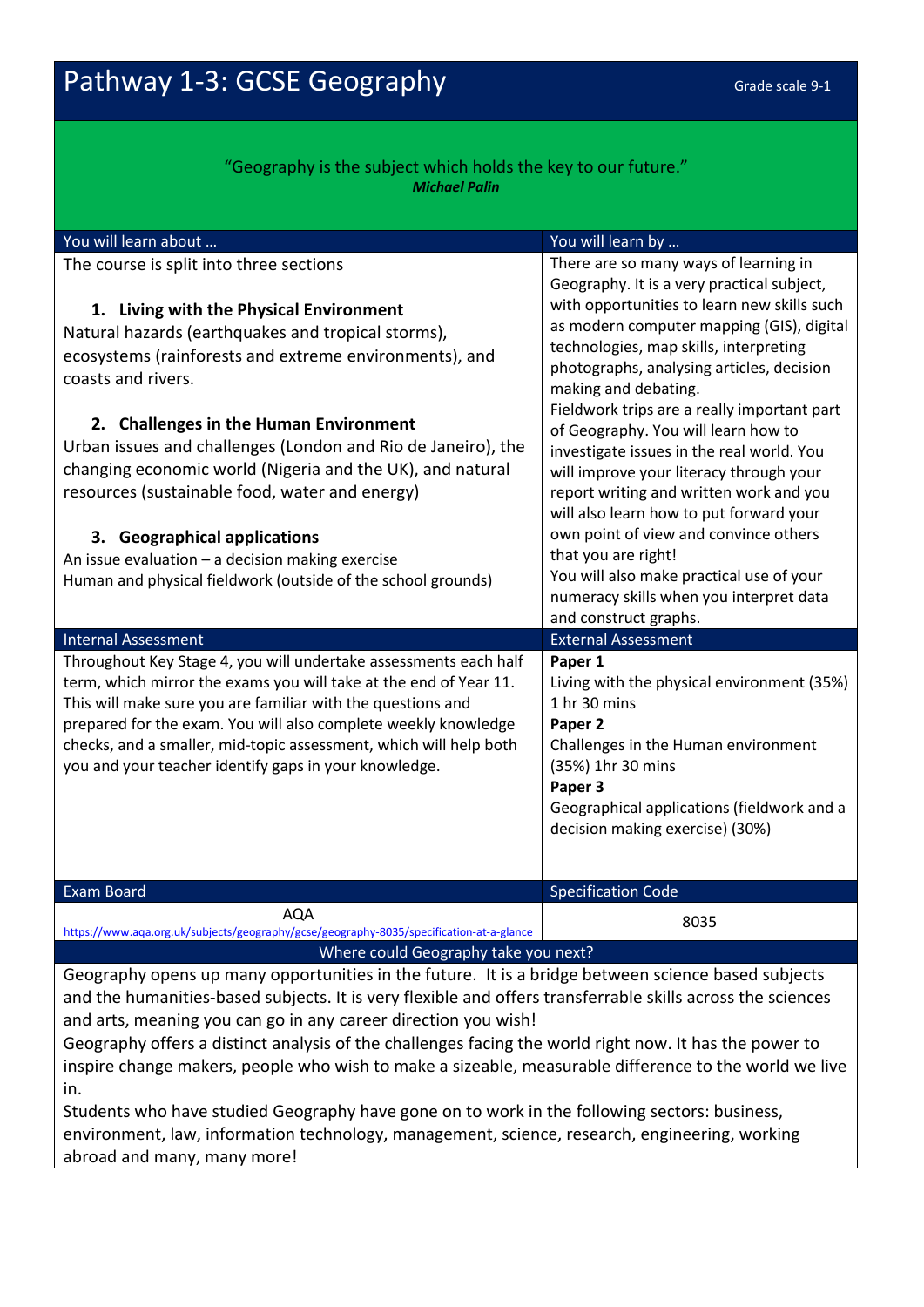### "Those who do not remember the past are doomed to repeat it" *George Santayana*

| You will learn about                                                                                   | You will learn by                                                   |  |
|--------------------------------------------------------------------------------------------------------|---------------------------------------------------------------------|--|
| <b>Crime and Punishment</b>                                                                            | Discovering information about people, learning                      |  |
| The development of crime and punishment in England                                                     | about countries, societies and cultures, learning to                |  |
| over the last thousand years.                                                                          | locate and analyse information and presenting what                  |  |
| The historic environment of Victorian London and the                                                   | you've learned in a way that makes sense to others.                 |  |
| crimes of Jack the Ripper.                                                                             | Developing your own thoughts and opinions on                        |  |
|                                                                                                        | several distinct time periods.                                      |  |
| <b>Anglo Saxon and Norman England</b>                                                                  | Analysing a range of contemporary sources.                          |  |
| England in the time of the Anglo Saxons and during<br>William I's Norman Conquest                      | Comparing and contrasting different historians'                     |  |
|                                                                                                        | interpretations of the past.                                        |  |
| The Superpowers and the cold war                                                                       | Developing your skills at extended and persuasive                   |  |
| The post-WW2 world and the Cold War. Why the tense                                                     | writing.                                                            |  |
| relationship between the USA and Russia almost                                                         | Studying the causes of significant events and the                   |  |
| ended the world.                                                                                       | motives behind periods of huge, world changing                      |  |
|                                                                                                        | struggle.                                                           |  |
| <b>Weimar and Nazi Germany</b>                                                                         |                                                                     |  |
| Life in Germany after WW1 (the Weimar Republic), the                                                   |                                                                     |  |
| rise of the Nazis and Hitler's control of interwar                                                     |                                                                     |  |
| Germany.                                                                                               |                                                                     |  |
| <b>Internal Assessment</b>                                                                             | <b>External Assessment</b>                                          |  |
| History is assessed 100% through examination                                                           | Paper 1: Thematic study and historical environment                  |  |
|                                                                                                        | (30%) 1 hr 15 mins                                                  |  |
| Throughout Key Stage 4, students will undertake                                                        |                                                                     |  |
| assessments which mirror the exams they will take at                                                   | Paper 2: Period study and British depth study (40%)<br>1 hr 45 mins |  |
| the end of Year 11 in order to best prepare them and                                                   |                                                                     |  |
| to monitor their progress. These will focus on key<br>knowledge, historical skills and exam technique. | Paper 3: Modern depth study (30%)                                   |  |
|                                                                                                        | 1 hr 20 mins                                                        |  |
|                                                                                                        |                                                                     |  |
| <b>Exam Board</b>                                                                                      | <b>Specification Code</b>                                           |  |
| Edexcel                                                                                                | 1H <sub>I0</sub>                                                    |  |
| https://qualifications.pearson.com/en/qualifications/edexcel-<br>gcses/history-2016.html               |                                                                     |  |
| Where could history take you next?                                                                     |                                                                     |  |
|                                                                                                        |                                                                     |  |

History is an academically well-respected GCSE, not just an incredibly interesting one! Post-16 routes place a high value on history GCSEs because they demonstrate skills in critical thinking as well as organising and prioritising information.

History will provide you with a range of lifelong skills that all employers look for, such as:

- Demonstrating the ability to understand and apply lots of information
- Critical thinking and developing your own opinions and arguments
- Interpreting evidence and drawing conclusions.

Your history GCSE could take you down the following options:

- Further study at A level and university
- Jobs such as journalism, media, archiving, research, politics and law often have people who took history at GCSE. There are also roles in TV and media.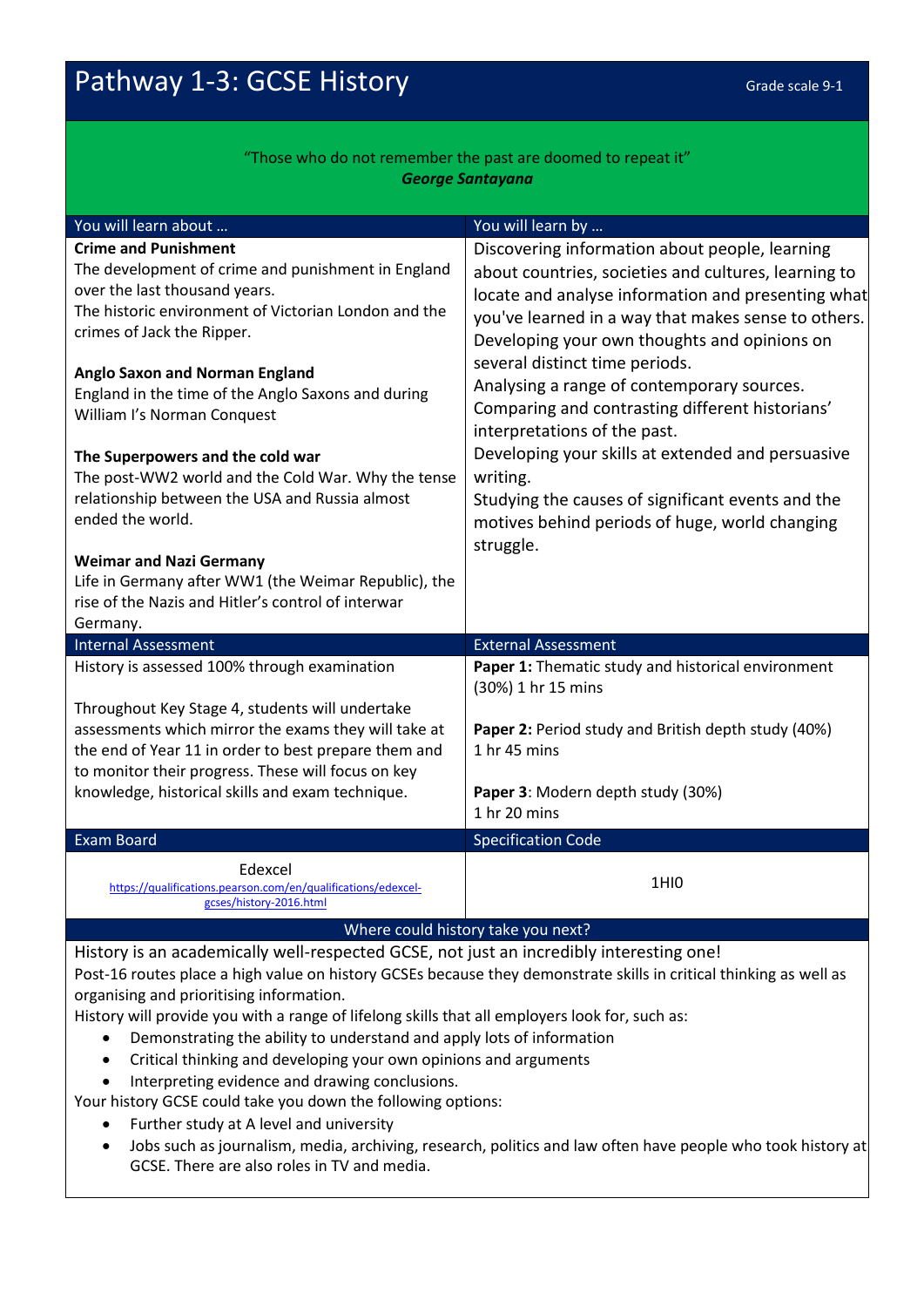Pathway 1-2: GCSE German Grade Scale 9-1

### "The limits of my language mean the limits of my world." *Ludwig Wittgenstein*

| You will learn about                                                                                                    | You will learn by                                                                              |  |
|-------------------------------------------------------------------------------------------------------------------------|------------------------------------------------------------------------------------------------|--|
| Theme one: Identity and Culture                                                                                         | The course aims to develop students' ability to                                                |  |
| ·Me, my family and friends                                                                                              | use German for practical communication. We will                                                |  |
| ·Technology in everyday life                                                                                            | inspire students to believe that they are global                                               |  |
| ·Free-time activities                                                                                                   | citizens through the study of the language itself                                              |  |
| . Customs and festivals in Spanish speaking countries                                                                   | and through a cultural appreciation of the many<br>countries where the language is spoken. The |  |
| Theme two: Local, national, international and global areas of                                                           | course offers you the opportunity to develop the                                               |  |
| interest                                                                                                                | four basic skills of reading, speaking, listening and                                          |  |
| Social issues                                                                                                           | writing. Lessons include a range of activities to                                              |  |
| ·Travel and tourism                                                                                                     | cover all language skills. Home Learning is an                                                 |  |
| Your home and local area                                                                                                | essential part of the German course to ensure                                                  |  |
| Global issues                                                                                                           | students have the breadth of vocabulary to be                                                  |  |
| Theme three: Current and future study and employment                                                                    | successful in the exams                                                                        |  |
| ·My studies                                                                                                             |                                                                                                |  |
| ·Life at school                                                                                                         |                                                                                                |  |
| Education post 16                                                                                                       |                                                                                                |  |
| ·Jobs, career choices and ambitions                                                                                     |                                                                                                |  |
|                                                                                                                         |                                                                                                |  |
| <b>Internal Assessment</b>                                                                                              | <b>External Assessment</b>                                                                     |  |
| The German GCSE is assessed through 100% examination.<br>$\bullet$                                                      | At the end of the course there are 4 German GCSE                                               |  |
|                                                                                                                         | exams                                                                                          |  |
|                                                                                                                         | Reading exam - 25% Includes translation from                                                   |  |
| During the course of Key Stage 4, students will undertake<br>$\bullet$                                                  | German into English                                                                            |  |
| assessments and mock exams which mirror the exams                                                                       | Listening $exam - 25%$ Questions in English and in                                             |  |
| they will take at the end of Year 11 in order to best                                                                   | German                                                                                         |  |
| prepare them and to monitor their progress.                                                                             | <b>Speaking exam</b> $-$ 25% Includes role play, photo                                         |  |
|                                                                                                                         | card and general conversation                                                                  |  |
|                                                                                                                         | Writing $exam - 25\%$ Includes translation from                                                |  |
|                                                                                                                         | English into German.                                                                           |  |
|                                                                                                                         | Students are entered at either Foundation or                                                   |  |
|                                                                                                                         | Higher level. At Foundation level the highest                                                  |  |
|                                                                                                                         | achievable grade is a 5                                                                        |  |
|                                                                                                                         |                                                                                                |  |
| <b>Exam Board</b>                                                                                                       | <b>Specification Code</b>                                                                      |  |
| https://www.aqa.org.uk/subjects/languages/gcse/german-8668                                                              | 8668                                                                                           |  |
| Where could German take you next?                                                                                       |                                                                                                |  |
| Many students go on to study German at A level. Speaking a foreign language opens doors into different cultures and     |                                                                                                |  |
| areas of work. Languages skills are highly sought after in the workplace. Languages students can demonstrate effective  |                                                                                                |  |
| communication skills coupled with the ability to analyse and empathise. Studying German can lead to a variety of        |                                                                                                |  |
| careers including business, finance and marketing. It is also important for careers which involve working and therefore |                                                                                                |  |

communicating with other people, for example medicine, dentistry, pharmacy and teaching.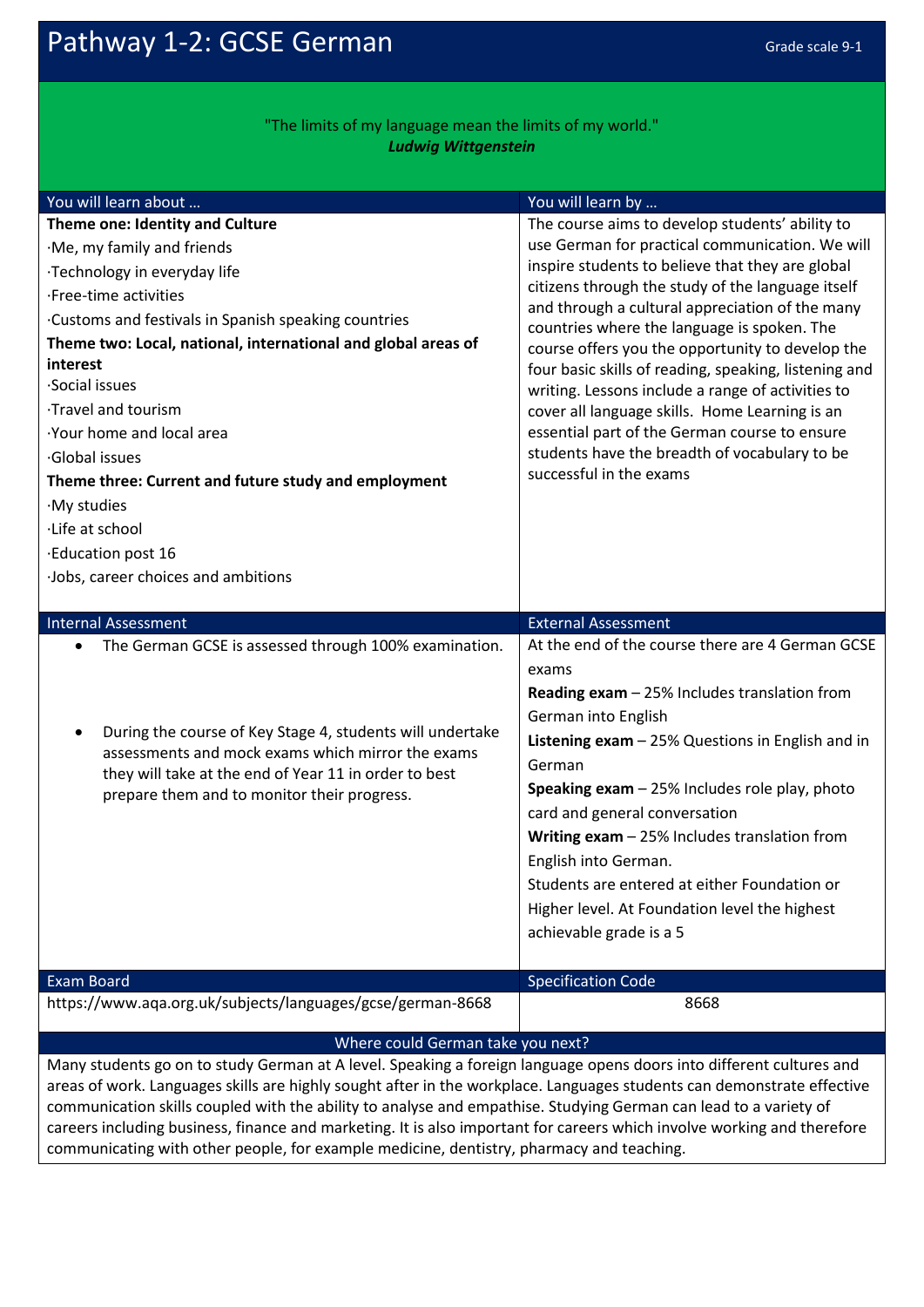Other Qualifications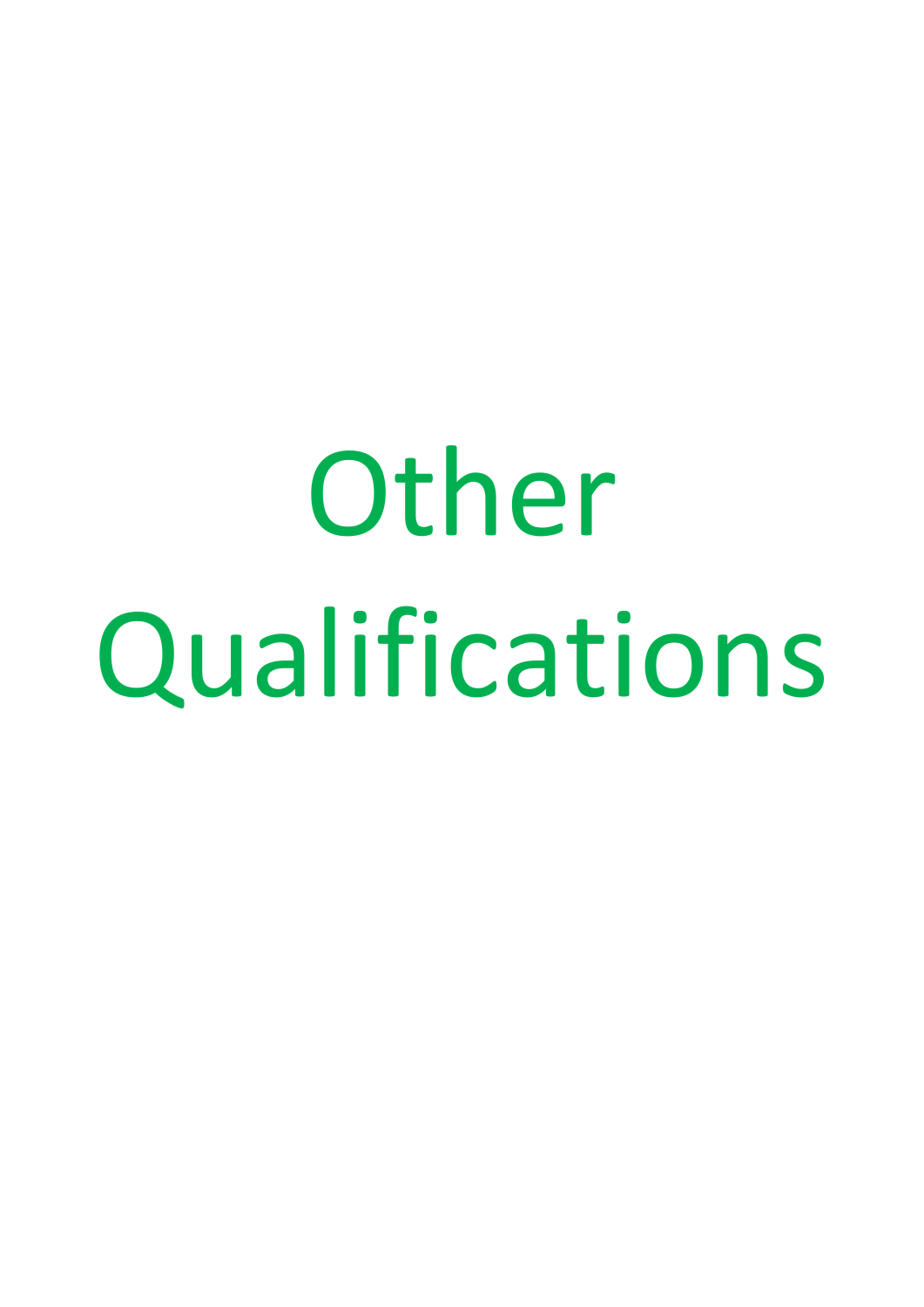# GCSE Art Grade scale 9-1

### "Creativity takes courage" *Henri Matisse*

### You will learn about … You will learn by …

GCSE art explores ideas, conveys experiences or responds to a theme or issue of personal significance. You will cover a wide range of medias learning new techniques for the following: painting, sculpture, installation and mixed media. The skills you gain make GCSE art a great complement to other subjects. Art and design are a way of seeing things and making sense of the world around you. It can help you with further study and prepare you for the world of work.

You will get the opportunity to investigate and analyse a range of artists covering all creative genres. These artist studies will provide a rich boundless supply of inspiration. You will develop your ideas through these investigations and consequently demonstrating critical understanding of sources.

Experimental practice is a huge area of GCSE art, experiments are an opportunity to be creative without the risk or accountability of a final product. Creating experiments will give you exposure and experience to a range of subject exclusive materials, techniques and processes.

You will be given the independence to curate your ideas through sketch book work, presenting ideas and intentions in a creative, aesthetically pleasing manner.

GCSE art involves creating a final response to your creative journey, channelling all your research and inspiration into a personal and meaningful response. Your final piece will realise your project intentions, relaying your experimental decisions whilst concurrently showcasing fluent understanding of visual language.

- Investigating materials and medias understanding the techniques and processes of their use.
- Build confidence with your practical skills to work with a range of medias on projects
- Explore the history of art, specifically depicting art revolutions and their relevance to your own practice.
- Be able to lead am independent learning journey including a final piece/ outcome as part of your coursework.
- Develop your analytical skills to investigate a range of artists and genres.
- Learn how to become an independent learner when working on your design ideas to create a final piece in a timely manner.
- Creating a professional reflective artist statement to discuss and explain your art practice.

| 1011799721              |                                                              |
|-------------------------|--------------------------------------------------------------|
| Internal Assessment     | <b>External Assessment</b>                                   |
| Component 1 – Portfolio | Component 2 – Externally set assignment                      |
| How it's assessed       | How it's assessed                                            |
| • No time limit         | • Preparatory period followed by 10 hours of supervised time |
| $\bullet$ 96 marks      | $\bullet$ 96 marks                                           |
| $\bullet$ 60% of GCSE   | $\bullet$ 40% of GCSE                                        |
| Exam Board              | <b>Specification Code</b>                                    |
| AQA                     | 8202                                                         |

### Where could Art & Design take you next?

GCSE Art provides unique experiences using exclusive materials and medias, in addition improving written skills through the requirement of evaluative and analytical work. The skills you gain through GCSE art make it a great complement to other subjects. Art and design can lead you into a range of post 16 studies such as Fine art, art & design level three, illustration, graphic design, jewellery design, Architecture, textile and fashion design and many more.

As well as this …

- Learn about key artists and the history of art
- Key curatorial skills
- Demonstrate you have commitment to a longer project which shows dedication to your work and studies
- Develop your analytical and evaluation written skills through artist research and evaluation tasks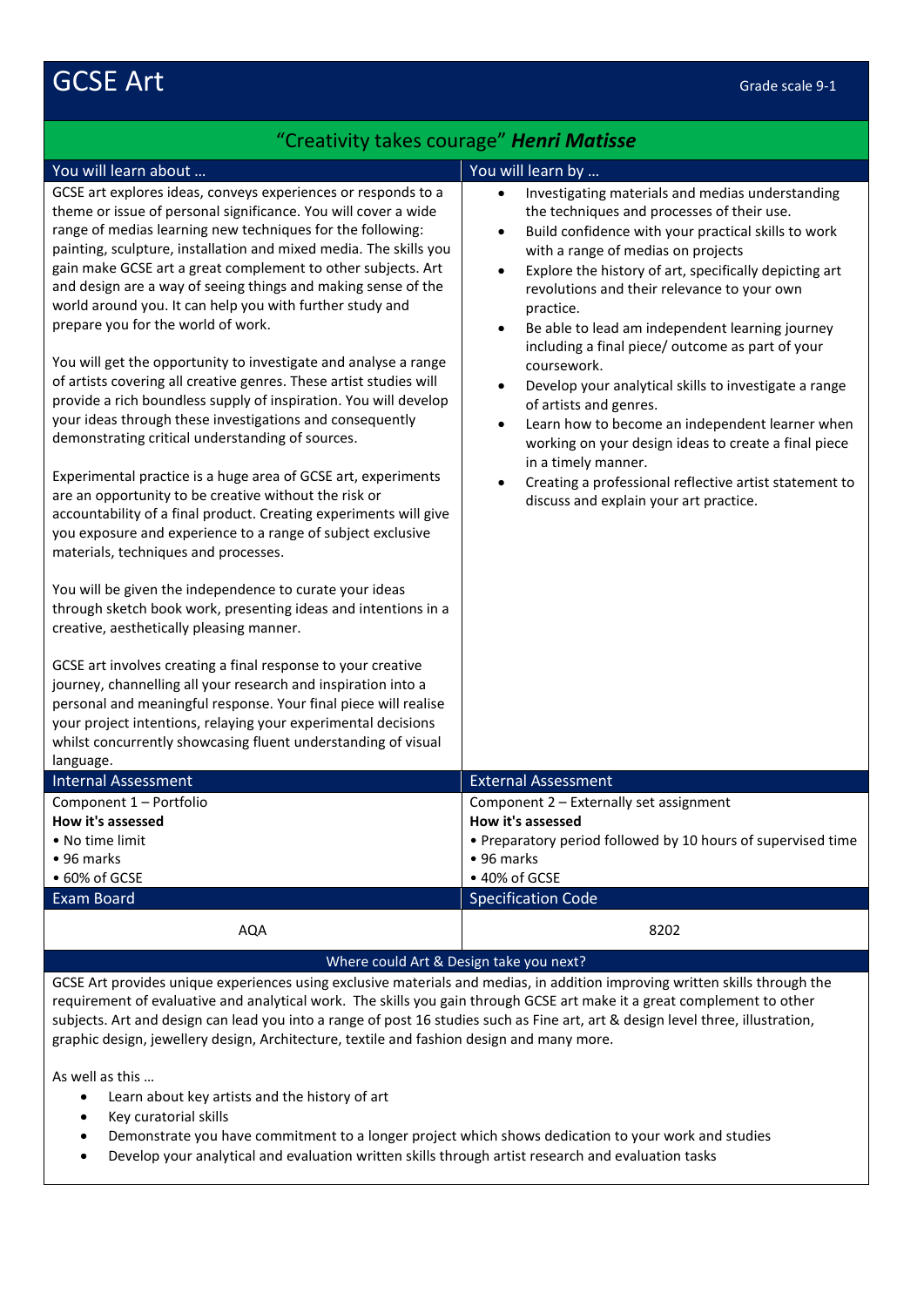# GCSE Design and Technology Grade Scale 9-1

| "If you think good design is expensive, you should see the cost of bad design" Ralf Speth                                          |                                                                                                                      |  |
|------------------------------------------------------------------------------------------------------------------------------------|----------------------------------------------------------------------------------------------------------------------|--|
| You will learn about                                                                                                               | You will learn by                                                                                                    |  |
| GCSE Design and Technology will prepare you to participate<br>confidently and successfully in an increasingly technological        | Investigating materials and understanding how and<br>$\bullet$<br>why they are used for a variety of products        |  |
| world. You will gain awareness and learn from wider influences<br>on Design and Technology including historical, social, cultural, | Gain a deeper understanding of working with                                                                          |  |
| environmental and economic                                                                                                         | CAD/CAM<br>Build confidence with your practical skills to work<br>$\bullet$                                          |  |
| factors.                                                                                                                           | with a range of materials on projects<br>Be able to lead you own design and make product<br>$\bullet$                |  |
| You will get the opportunity to work creatively when designing<br>and making and apply technical and practical expertise.          | producing a final outcome as part of your<br>coursework                                                              |  |
| You will study core technical and designing and making                                                                             | Develop your analytical skills to investigate existing<br>$\bullet$                                                  |  |
| principles, including a broad range of design processes,                                                                           | products and lean how to evaluate thoroughly<br>Learn how to become an independent learner when working              |  |
| materials techniques and equipment.                                                                                                | on your design and make product and gain high time                                                                   |  |
| You will also have the opportunity to study specialist technical                                                                   | management skills                                                                                                    |  |
| principles in greater depth in a material area of your choice                                                                      |                                                                                                                      |  |
| <b>Internal Assessment</b>                                                                                                         | <b>External Assessment</b>                                                                                           |  |
|                                                                                                                                    | • Written exam: 2 hours                                                                                              |  |
| Practical application of:                                                                                                          | $\bullet$ 100 marks                                                                                                  |  |
| • Core technical principles                                                                                                        |                                                                                                                      |  |
|                                                                                                                                    | • 50% of GCSE                                                                                                        |  |
| • Specialist technical principles                                                                                                  |                                                                                                                      |  |
| • Designing and making principles                                                                                                  | Section A - Core technical principles (20 marks)                                                                     |  |
|                                                                                                                                    | A mixture of multiple choice and short answer questions                                                              |  |
| How it's assessed                                                                                                                  | assessing a breadth of technical                                                                                     |  |
| • Non-exam assessment (NEA): 30-35 hours approximately                                                                             | knowledge and understanding.                                                                                         |  |
| $\bullet$ 100 marks                                                                                                                | Section B - Specialist technical principles (30 marks)                                                               |  |
| • 50% of GCSE                                                                                                                      | Several short answer questions (2-5 marks) and one                                                                   |  |
|                                                                                                                                    | extended response to assess a more in depth knowledge of                                                             |  |
|                                                                                                                                    | technical principles.                                                                                                |  |
|                                                                                                                                    | Section C - Designing and making principles (50 marks)<br>A mixture of short answer and extended response questions. |  |
| <b>Exam Board</b>                                                                                                                  | <b>Specification Code</b>                                                                                            |  |
| <b>AQA</b>                                                                                                                         |                                                                                                                      |  |
| https://www.aqa.org.uk/subjects/design-and-                                                                                        | 8552                                                                                                                 |  |
| technology/gcse/design-and-technology-8552<br>Where could Art & Design take you next?                                              |                                                                                                                      |  |

Design and Technology will prepare you for the ever advancing technological world. Not only will it teach you the fundamentals of working with a rage of materials it will improve your written skills through the analytical and evaluation work required. It can lead you into a whole range of studies post 16 such as Graphic Design, Engineering, Architecture, Interior Design, CAD design, textile and fashion design to name just a few.

As well as this …

- You will master your time management skills when conducting your internally assessed NEA
- Learn about key designs and the design world
- Demonstrate you have commitment to a longer project which shows dedication to your work and studies
- Develop your computer skills with the use of CAD/CAM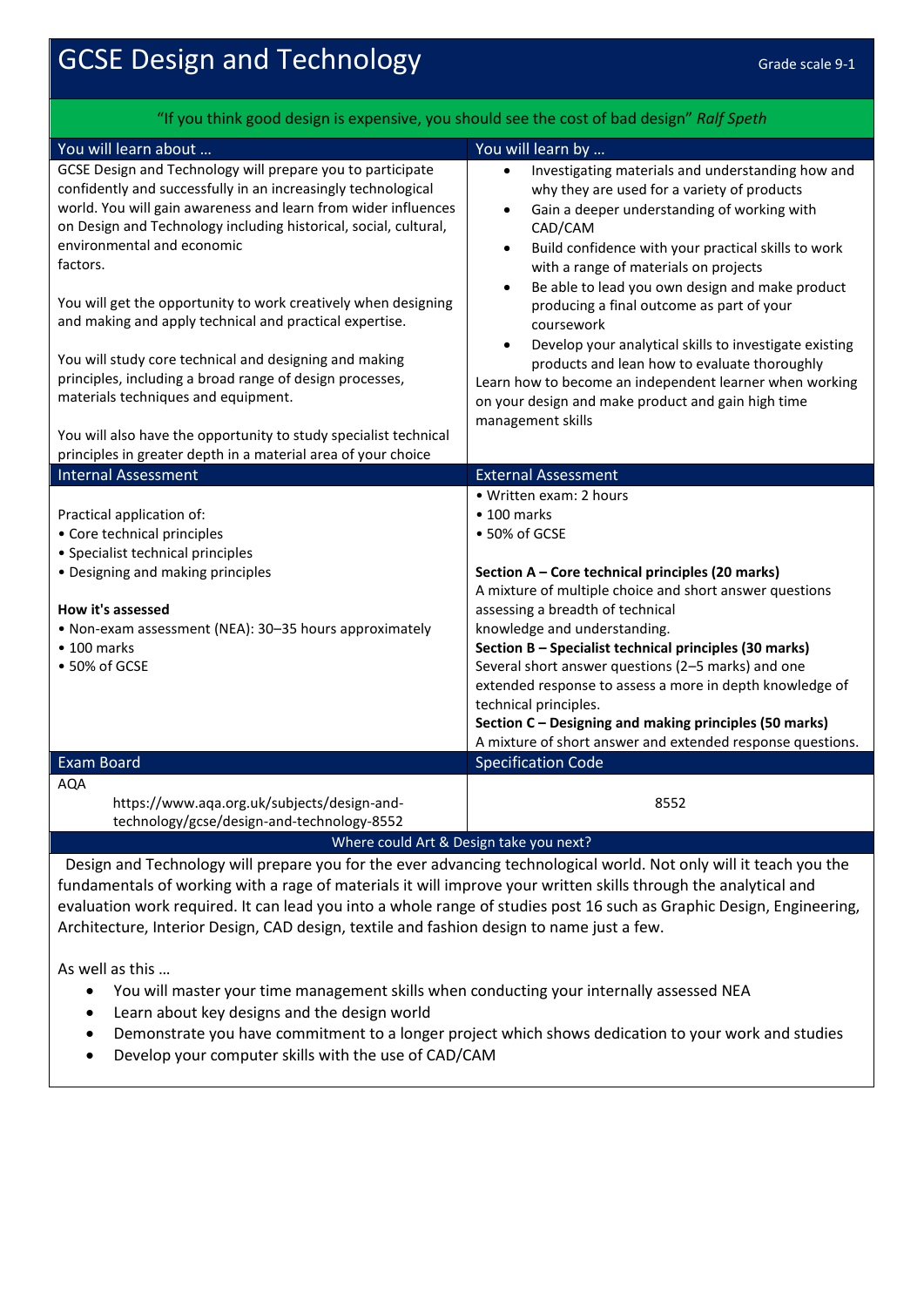# GCSE Physical Education Grade Scale 9-1

| 'Intelligence and skill can only function at the peak of their capacity when the body is healthy and strong'                                                                                                                                                                                                                                                                                                                                                                                                                                                                                                                                                                                                                                                                                                                                                                                      |                                                                                                                                                                                                                                                                                                                                                                                                                                                                                                                                                                                                                |  |
|---------------------------------------------------------------------------------------------------------------------------------------------------------------------------------------------------------------------------------------------------------------------------------------------------------------------------------------------------------------------------------------------------------------------------------------------------------------------------------------------------------------------------------------------------------------------------------------------------------------------------------------------------------------------------------------------------------------------------------------------------------------------------------------------------------------------------------------------------------------------------------------------------|----------------------------------------------------------------------------------------------------------------------------------------------------------------------------------------------------------------------------------------------------------------------------------------------------------------------------------------------------------------------------------------------------------------------------------------------------------------------------------------------------------------------------------------------------------------------------------------------------------------|--|
| -John F.Kennedy                                                                                                                                                                                                                                                                                                                                                                                                                                                                                                                                                                                                                                                                                                                                                                                                                                                                                   |                                                                                                                                                                                                                                                                                                                                                                                                                                                                                                                                                                                                                |  |
| You will learn about                                                                                                                                                                                                                                                                                                                                                                                                                                                                                                                                                                                                                                                                                                                                                                                                                                                                              | You will learn by                                                                                                                                                                                                                                                                                                                                                                                                                                                                                                                                                                                              |  |
| Applied anatomy and physiology (skeletal, muscular<br>$\bullet$<br>and cardio-respiratory systems)<br>Anaerobic and aerobic exercise (immediate, short-<br>$\bullet$<br>term and long-term effects of exercise)<br>Movement analysis (levers, planes and axis)<br>$\bullet$<br>Physical training (components of fitness, fitness<br>$\bullet$<br>testing, principles of training, types of training and<br>injury prevention)<br>Sport psychology (skill classification, goal setting,<br>$\bullet$<br>information processing, guidance and feedback,<br>mental preparation and motivation)<br>Socio-cultural influences (personal factors, media,<br>$\bullet$<br>technology, drugs and spectator behaviour)<br>Health, fitness and wellbeing (physical, mental and<br>$\bullet$<br>social health, diet and nutrition)<br>Practical sport (performance, analysis and<br>$\bullet$<br>evaluation) | taking part in lessons through individual,<br>$\bullet$<br>group and whole class activities.<br>taking part in group discussions to develop<br>$\bullet$<br>critical opinions.<br>taking part in practical lessons where we<br>$\bullet$<br>explore the individual skills required for a<br>range of sports and how these can be<br>applied to a game situation.<br>having the opportunity to take part in<br>$\bullet$<br>competitive events against other GCSE<br>students from across Sheffield.<br>developing exam techniques through<br>$\bullet$<br>looking at past paper questions and mark<br>schemes. |  |
| <b>Internal Assessment</b>                                                                                                                                                                                                                                                                                                                                                                                                                                                                                                                                                                                                                                                                                                                                                                                                                                                                        | <b>External Assessment</b>                                                                                                                                                                                                                                                                                                                                                                                                                                                                                                                                                                                     |  |
| 40% of the final GCSE grade will be awarded from pupils<br>performance in physical activity and sport (100 marks).<br>Pupils must perform 3 sports (25 marks per activity);<br>1 individual<br>1 team<br>1 either individual or team<br>The final 25 marks will come from pupils coursework which<br>will assess their ability to analyse and evaluate their<br>performance in one of their activities.                                                                                                                                                                                                                                                                                                                                                                                                                                                                                           | Paper 1<br>The human body and movement in physical activity<br>in sport (30%) 1hr 15 mins<br>Paper 2<br>Socio-cultural influences and well-being in physical<br>activity and sport (30%) 1hr 15 mins<br>Both papers are a mixture of multiple choice<br>questions, short answer questions and extended<br>answer questions.                                                                                                                                                                                                                                                                                    |  |
| <b>Exam Board</b>                                                                                                                                                                                                                                                                                                                                                                                                                                                                                                                                                                                                                                                                                                                                                                                                                                                                                 | <b>Specification Code</b>                                                                                                                                                                                                                                                                                                                                                                                                                                                                                                                                                                                      |  |
| <b>AQA</b><br>https://www.aqa.org.uk/subjects/physical-<br>education/gcse/physical-education-8582                                                                                                                                                                                                                                                                                                                                                                                                                                                                                                                                                                                                                                                                                                                                                                                                 | 8582                                                                                                                                                                                                                                                                                                                                                                                                                                                                                                                                                                                                           |  |
| Where could PE take you next?                                                                                                                                                                                                                                                                                                                                                                                                                                                                                                                                                                                                                                                                                                                                                                                                                                                                     |                                                                                                                                                                                                                                                                                                                                                                                                                                                                                                                                                                                                                |  |
| A GCSE in PE can lead directly to FE courses such as; A-Level PE, BTEC sport and coaching/leadership courses.<br>These can then feed in to a wide range of sport, health and management courses at university.<br>PE can lead to professions such as; physiotherapist, sports coaching, nutritionist, sports engineering, sport<br>development.<br>As well as this, the study of Physical Education can provide a life-long love of physical activity and the associated<br>health benefits.                                                                                                                                                                                                                                                                                                                                                                                                      |                                                                                                                                                                                                                                                                                                                                                                                                                                                                                                                                                                                                                |  |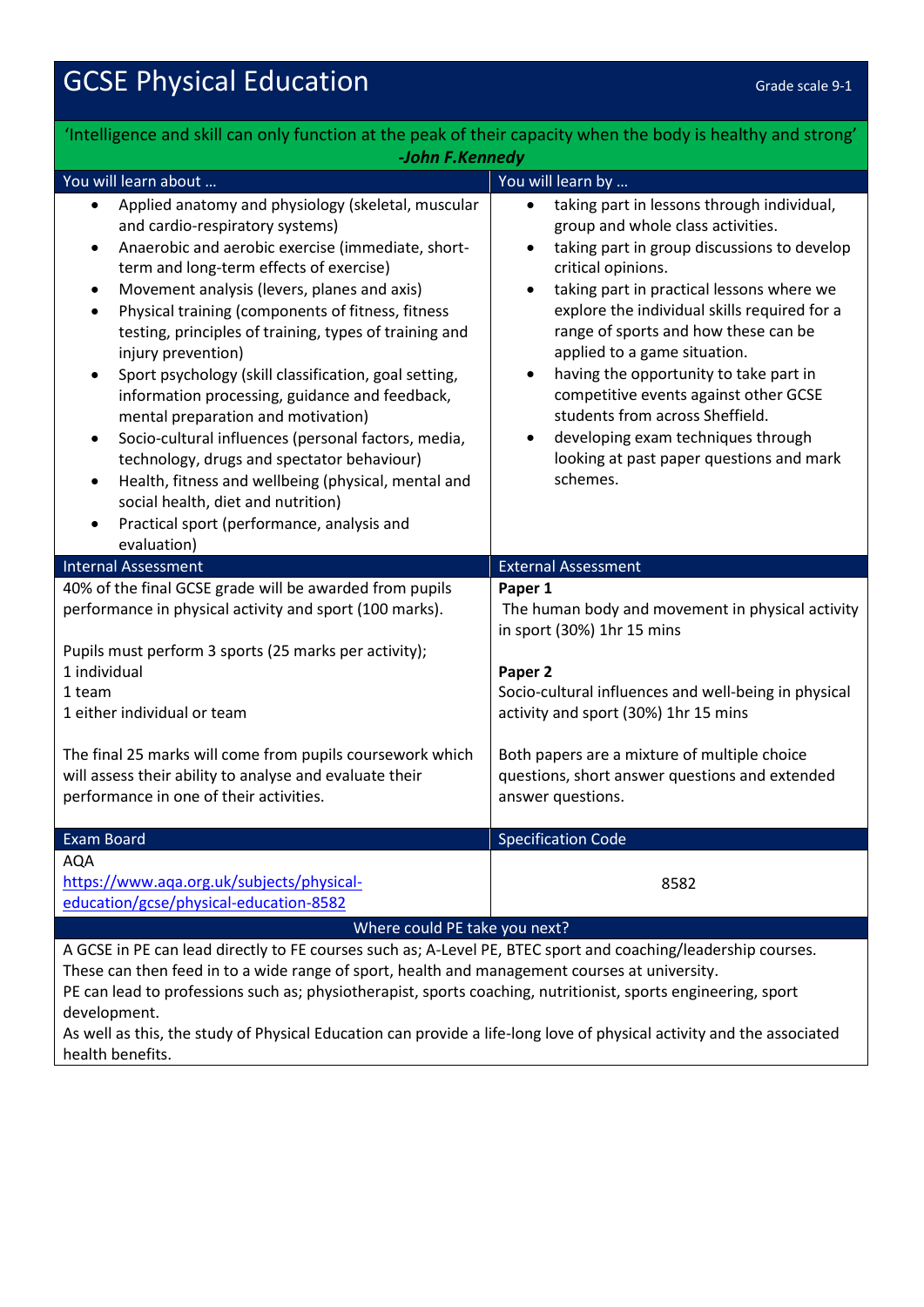# GCSE Religious Studies Grade Scale 9-1

| Science without religion is lame; religion without science is blind" <i>Einstein</i>                                                                                                                                                                                                                                                                                                                                                                                                                                                                                                                                                                                                                                                                                                                                                                                                                                                                                                                                                                                                                                                                                                                                   |                                                                                                                                                                                                                                                                                                                                                                                                                                                                                                                            |
|------------------------------------------------------------------------------------------------------------------------------------------------------------------------------------------------------------------------------------------------------------------------------------------------------------------------------------------------------------------------------------------------------------------------------------------------------------------------------------------------------------------------------------------------------------------------------------------------------------------------------------------------------------------------------------------------------------------------------------------------------------------------------------------------------------------------------------------------------------------------------------------------------------------------------------------------------------------------------------------------------------------------------------------------------------------------------------------------------------------------------------------------------------------------------------------------------------------------|----------------------------------------------------------------------------------------------------------------------------------------------------------------------------------------------------------------------------------------------------------------------------------------------------------------------------------------------------------------------------------------------------------------------------------------------------------------------------------------------------------------------------|
| You will learn about                                                                                                                                                                                                                                                                                                                                                                                                                                                                                                                                                                                                                                                                                                                                                                                                                                                                                                                                                                                                                                                                                                                                                                                                   | You will learn by                                                                                                                                                                                                                                                                                                                                                                                                                                                                                                          |
| All learners study topics including<br>Christianity: beliefs, teachings and practices<br>$\bullet$<br>Islam: beliefs, teachings and practices<br>$\bullet$<br>Relationships and family<br>$\bullet$<br>Peace and Conflict<br>$\bullet$<br>Crime and Punishment<br>$\bullet$<br>Religion and life issues (animal rights, abortion,<br>$\bullet$<br>euthanasia and debates about how the world was<br>created)<br>With these topics both religious and non-religious<br>perspectives are considered. The main religious viewpoints<br>considered are Christianity and Islam. Humanist, atheist and<br>agnostic viewpoints are considered to give coverage for non-<br>religious perspectives.<br>Successful students will think deeply about the issues relating<br>to the topics, will join in debates and express their opinion.<br>They will develop their knowledge and understanding of<br>different belief systems in relation to specific issues. They will<br>consider ethical questions such as if there is a God, why is<br>there so much evil and suffering? When does life begin?<br>Should euthanasia be made legal? They will consider their<br>own opinion about these questions and the views of others. | Teacher exposition of key content<br>$\bullet$<br>Exploring key Christian and Muslim theology<br>$\bullet$<br>Exploring the history of specific ethical issues<br>$\bullet$<br>and theological perspectives on ethical and<br>philosophical issues<br>Debating philosophical, ethical and theological<br>$\bullet$<br>questions<br>Developing sound and valid arguments both<br>$\bullet$<br>orally and in writing<br>Regular knowledge quizzes<br>$\bullet$<br>Lots of short and answer and extended writing<br>$\bullet$ |
| <b>Internal Assessment</b>                                                                                                                                                                                                                                                                                                                                                                                                                                                                                                                                                                                                                                                                                                                                                                                                                                                                                                                                                                                                                                                                                                                                                                                             | <b>External Assessment</b>                                                                                                                                                                                                                                                                                                                                                                                                                                                                                                 |
| There are no internal assessments that are part of the<br>final GCSE assessment. However, you will be continually<br>assessed to check progress and allow for and<br>accelerating progress. This will include knowledge<br>quizzes, mid-topic assessments, and end of topic<br>assessments,                                                                                                                                                                                                                                                                                                                                                                                                                                                                                                                                                                                                                                                                                                                                                                                                                                                                                                                            | Students will take the GCSE Religious Studies<br>$\bullet$<br>exam at the end of Year 11. The assessment<br>takes the form of two 1 hour and 45 minute<br>exams. The course is not tiered and as such all<br>students have the opportunity to achieve a<br>grade between 9-1.<br>Paper 1 Christian and Muslim beliefs, teaching<br>and practices (50%) 1hr 45 mins<br>Paper 2 Thematic paper (50%) 1hr 45 mins                                                                                                             |
| <b>Exam Board</b>                                                                                                                                                                                                                                                                                                                                                                                                                                                                                                                                                                                                                                                                                                                                                                                                                                                                                                                                                                                                                                                                                                                                                                                                      | <b>Specification Code</b>                                                                                                                                                                                                                                                                                                                                                                                                                                                                                                  |
| <b>AQA</b>                                                                                                                                                                                                                                                                                                                                                                                                                                                                                                                                                                                                                                                                                                                                                                                                                                                                                                                                                                                                                                                                                                                                                                                                             | 8062                                                                                                                                                                                                                                                                                                                                                                                                                                                                                                                       |

### "Science without religion is lame; religion without science is blind" *Einstein*

Where could Religious Studies take you next?

This course uses a variety of skills all of which are transferable to a range of careers. You will develop skills such as debating, justifying your ideas, writing and research. The skills and content lend themselves well to careers in journalism, social work, teaching, lecturing, public relations, charity work, law, social research and some medical careers.

The course complements other qualifications at GCSE and A Level such as sociology, philosophy, politics, religious studies and ethics, history, geography, psychology and English, philosophy and politics.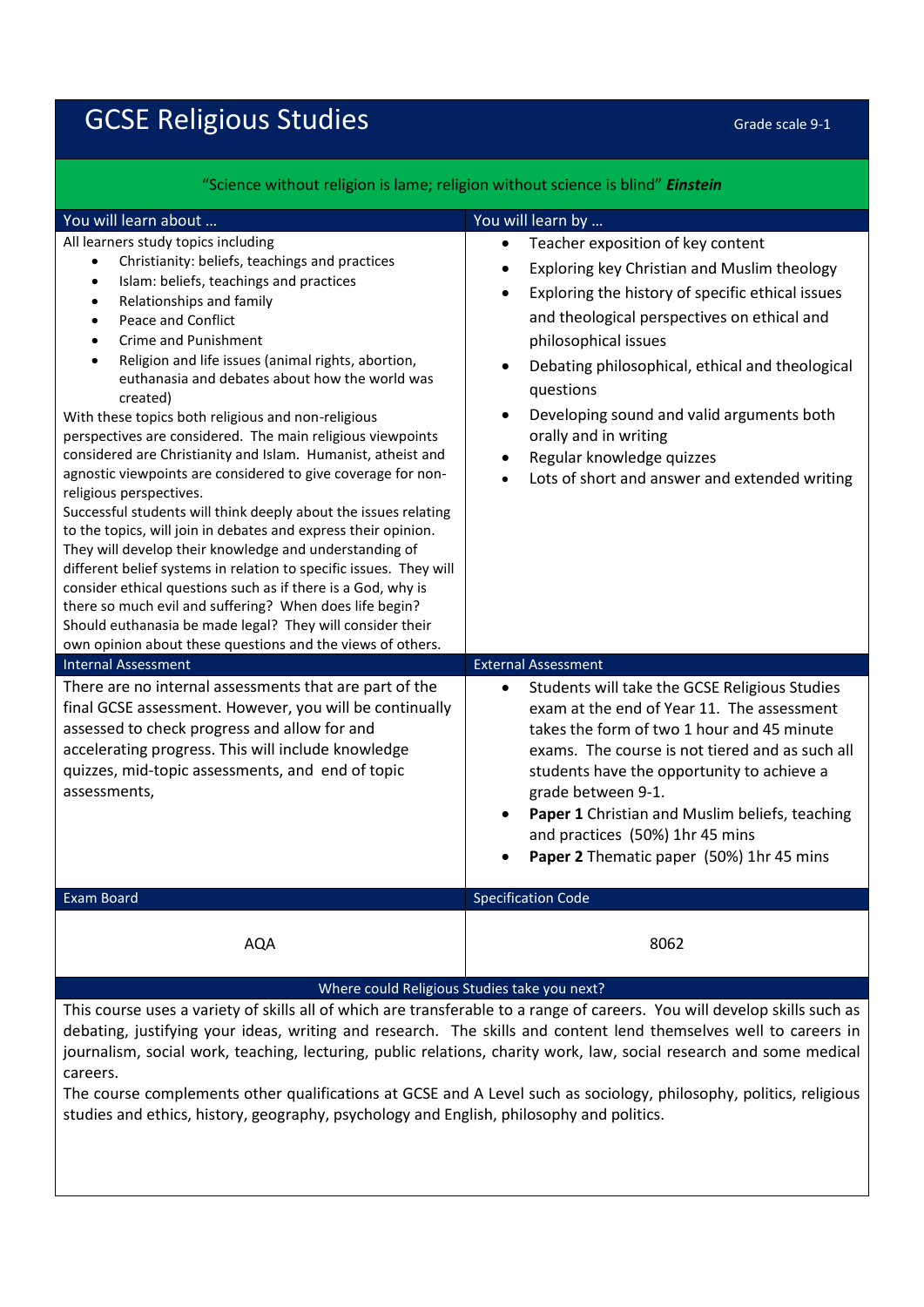## BTEC Tech Award in Enterprise

Pass, Merit, Distinction

### "The most successful entrepreneurs I know are optimistic. It's part of the job description." *Caterina Fake* You will learn about … You will learn by …

Enterprise is an important part of the business sector and plays a major role in the UK's global economic status. The role of entrepreneurs is to help create wealth for the nation and its citizens through the creation of enterprises that innovate and grow the economy. There are nearly 5 million such businesses in the UK, employing around 14.4 million people. In 2015, small- and medium-sized enterprises contributed £24bn to the UK economy. *What does the qualification cover?*

This qualification is the same size and level as a GCSE and is aimed at everyone who wants to find out more about *You will learn about* …

- the ideas, mindsets and successes of enterprises and entrepreneurs
- finance, including cash flows, and how to take a product to market.
- You will develop an idea for a small enterprise of your own and plan how best to set it up and fund it

| <b>Pearson BTEC Level 1/Level 2 Tech Award in Enterprise</b> |                                                            |            |       |                        |
|--------------------------------------------------------------|------------------------------------------------------------|------------|-------|------------------------|
| <b>Component</b><br>number                                   | <b>Component title</b>                                     | <b>GLH</b> | Level | <b>How</b><br>assessed |
| 1                                                            | <b>Exploring Enterprises</b>                               | 36         | 1/2   | <b>Internal</b>        |
| 2                                                            | Planning for and Pitching an Enterprise<br><b>Activity</b> | 36         | 1/2   | <b>Internal</b>        |
| з                                                            | Promotion and Finance for Enterprise                       | 48         | 1/2   | External<br>Synoptic   |

During the course you will also develop important skills that are useful in any industry, such as problem solving, decision making, innovation, project management, team working and communication.

You will carry out tasks or assignments throughout the course. These will be marked by your teacher and so you will receive regular feedback as to how you are getting on. Towards the end of the course, you will carry out one larger task using the knowledge, skills and techniques you have learned to run a small enterprise and assess its success.

All of the work that you do throughout the course, including the tasks or assignments, will prepare you for the final task. As well as carrying out tasks, your knowledge and understanding of finance and aspects of business and enterprise (including marketing and market research) will be assessed through an exam.

|                            |            | Promotion and Finance for Enterprise                                                                     | 48 | 1/2                        | External<br>Synoptic |                                                                                                                                                                                                                                                                           |
|----------------------------|------------|----------------------------------------------------------------------------------------------------------|----|----------------------------|----------------------|---------------------------------------------------------------------------------------------------------------------------------------------------------------------------------------------------------------------------------------------------------------------------|
| <b>Internal Assessment</b> |            |                                                                                                          |    | <b>External Assessment</b> |                      |                                                                                                                                                                                                                                                                           |
|                            |            | Component 1 and 2 based on teacher-led assessment - in<br>school assignments set and marked by teachers. |    |                            |                      | Component 3: Promotion and Finance for Enterprise is<br>an external exam that requires learners to analyse and<br>interpret information in relation to an enterprise and<br>to make recommendations on strategies to use to<br>improve the performance of the enterprise. |
|                            | Exam Board |                                                                                                          |    |                            |                      | <b>Specification Code</b>                                                                                                                                                                                                                                                 |
|                            |            | Pearson                                                                                                  |    |                            |                      | 603/1916/1                                                                                                                                                                                                                                                                |

Where could Business take you next?

Students can progress from this qualification to a number of different academic and vocational qualifications at Level 3, including A levels in Business, History, Geography, Economics and Psychology and BTEC Nationals in Business.

The knowledge and skills gained from BTEC Business support students' entry into employment or other training in specific aspects of business, such as apprenticeships and vocational qualifications which focus on more specialised business areas.

BTEC Business provides a strong foundation for employment, with students progressing, with further training, to a wide range of careers training such as banking, sales, product management and general management.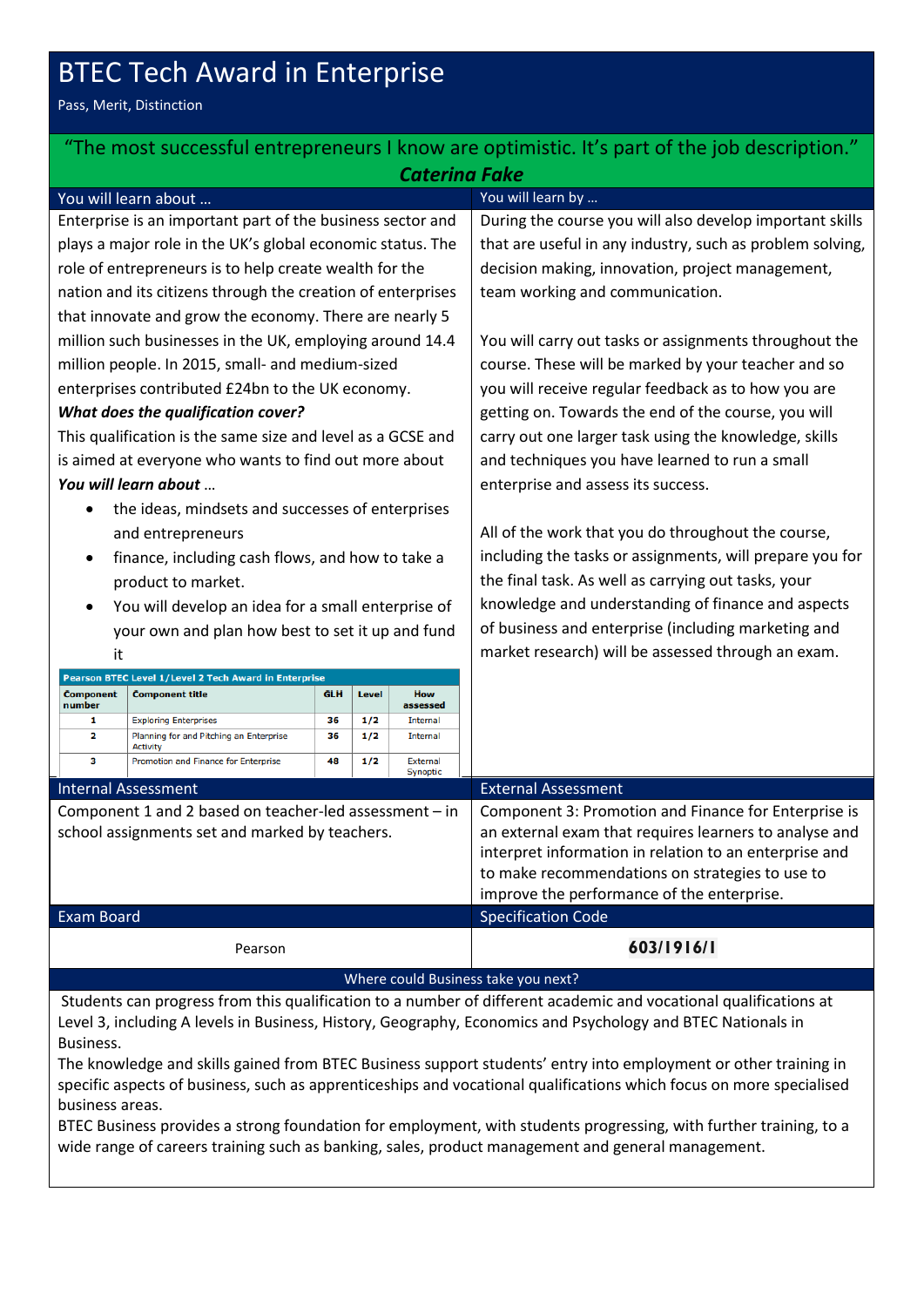# BTEC Level 1/Level 2 First Award in Sport

Grade scale Level 1 Pass / Level 2 Pass, Merit, Distinction, Distinction\*

| 'Taylor demanded not just a tactical response but an explanation'                                                                                                                                                                                                                                                                                                                                                                                                                                                                                                                                                                                                                                                                                                                                                |                                                                                                                                                                                                                                                                                                                                                                                                                                                                                                                                                           |  |
|------------------------------------------------------------------------------------------------------------------------------------------------------------------------------------------------------------------------------------------------------------------------------------------------------------------------------------------------------------------------------------------------------------------------------------------------------------------------------------------------------------------------------------------------------------------------------------------------------------------------------------------------------------------------------------------------------------------------------------------------------------------------------------------------------------------|-----------------------------------------------------------------------------------------------------------------------------------------------------------------------------------------------------------------------------------------------------------------------------------------------------------------------------------------------------------------------------------------------------------------------------------------------------------------------------------------------------------------------------------------------------------|--|
| <b>Michael Lewis, The Blind Side</b>                                                                                                                                                                                                                                                                                                                                                                                                                                                                                                                                                                                                                                                                                                                                                                             |                                                                                                                                                                                                                                                                                                                                                                                                                                                                                                                                                           |  |
| You will learn about                                                                                                                                                                                                                                                                                                                                                                                                                                                                                                                                                                                                                                                                                                                                                                                             | You will learn by                                                                                                                                                                                                                                                                                                                                                                                                                                                                                                                                         |  |
| Unit 1: Fitness for sport and exercise (understand the<br>$\bullet$<br>components of fitness, principles of training, fitness<br>testing and training methods)<br>Unit 2: Practical performance in sport (knowledge of<br>$\bullet$<br>rules, regulations, scoring systems and role of officials.<br>Demonstrate skills, techniques and tactics in isolated<br>practices, conditioned practices and competitive<br>situations)<br>Unit 3: Applying the principles of personal training<br>$\bullet$<br>(designing, implementing and reviewing a personal<br>fitness training programme. Understanding how the<br>musculoskeletal and cardiorespiratory systems work)<br>Unit 6: Leading sports activities (know attributes of a<br>$\bullet$<br>good sports leader. Plan, lead and evaluate a sports<br>session) | taking part in lessons through individual,<br>group and whole class activities.<br>developing knowledge and<br>$\bullet$<br>understanding in classroom based and<br>practical lessons.<br>applying knowledge and skills to a work-<br>$\bullet$<br>related context.<br>taking responsibility for your own<br>$\bullet$<br>learning through good time<br>management and independent working.<br>linking your practical skills to your<br>knowledge to produce coursework.<br>visiting sport related work places and<br>speaking to sporting professionals. |  |
| <b>Internal Assessment</b>                                                                                                                                                                                                                                                                                                                                                                                                                                                                                                                                                                                                                                                                                                                                                                                       | <b>External Assessment</b>                                                                                                                                                                                                                                                                                                                                                                                                                                                                                                                                |  |
| <b>Unit 2: Practical Performance in Sport</b><br>Unit 3: Applying the Principles of Personal Training<br><b>Unit 6: Leading Sports Activities</b>                                                                                                                                                                                                                                                                                                                                                                                                                                                                                                                                                                                                                                                                | Unit 1: Fitness for Sport and Exercise<br>Assessed through an onscreen test which is<br>worth 25% off they final grade.                                                                                                                                                                                                                                                                                                                                                                                                                                   |  |
| 25% of final grade from each unit.<br>Pupils must develop a wide range of skills and provide evidence<br>towards meeting the unit assessment criteria.<br>Evidence for assessment can be through a range of activities,<br>including written work, practical performance and verbal<br>presentations.                                                                                                                                                                                                                                                                                                                                                                                                                                                                                                            | Includes a mixture of multiple choice questions,<br>short answer questions and extended answer<br>questions.                                                                                                                                                                                                                                                                                                                                                                                                                                              |  |
| Exam Board                                                                                                                                                                                                                                                                                                                                                                                                                                                                                                                                                                                                                                                                                                                                                                                                       | <b>Specification Code</b>                                                                                                                                                                                                                                                                                                                                                                                                                                                                                                                                 |  |
| Pearson<br>https://qualifications.pearson.com/en/qualifications/btec-<br>firsts/sport-2012-ngf.html                                                                                                                                                                                                                                                                                                                                                                                                                                                                                                                                                                                                                                                                                                              | 600/4779/3                                                                                                                                                                                                                                                                                                                                                                                                                                                                                                                                                |  |
| Where could BTEC Sport take you next?                                                                                                                                                                                                                                                                                                                                                                                                                                                                                                                                                                                                                                                                                                                                                                            |                                                                                                                                                                                                                                                                                                                                                                                                                                                                                                                                                           |  |

Completing a level 2 BTEC in Sport can lead directly to Level 3 BTEC sport courses or apprenticeships.

BTECs are also designed to develop essential skills for the modern-day workplace, including; teamwork, working from a brief, meeting deadlines, presentations, administration and responsibility.

BTEC Sport can lead to professions such as; sports coaching, leisure centre attendant, personal training, nutritionist, sport development.

As well as this, the study of sport can provide a life-long love of physical activity and the associated health benefits.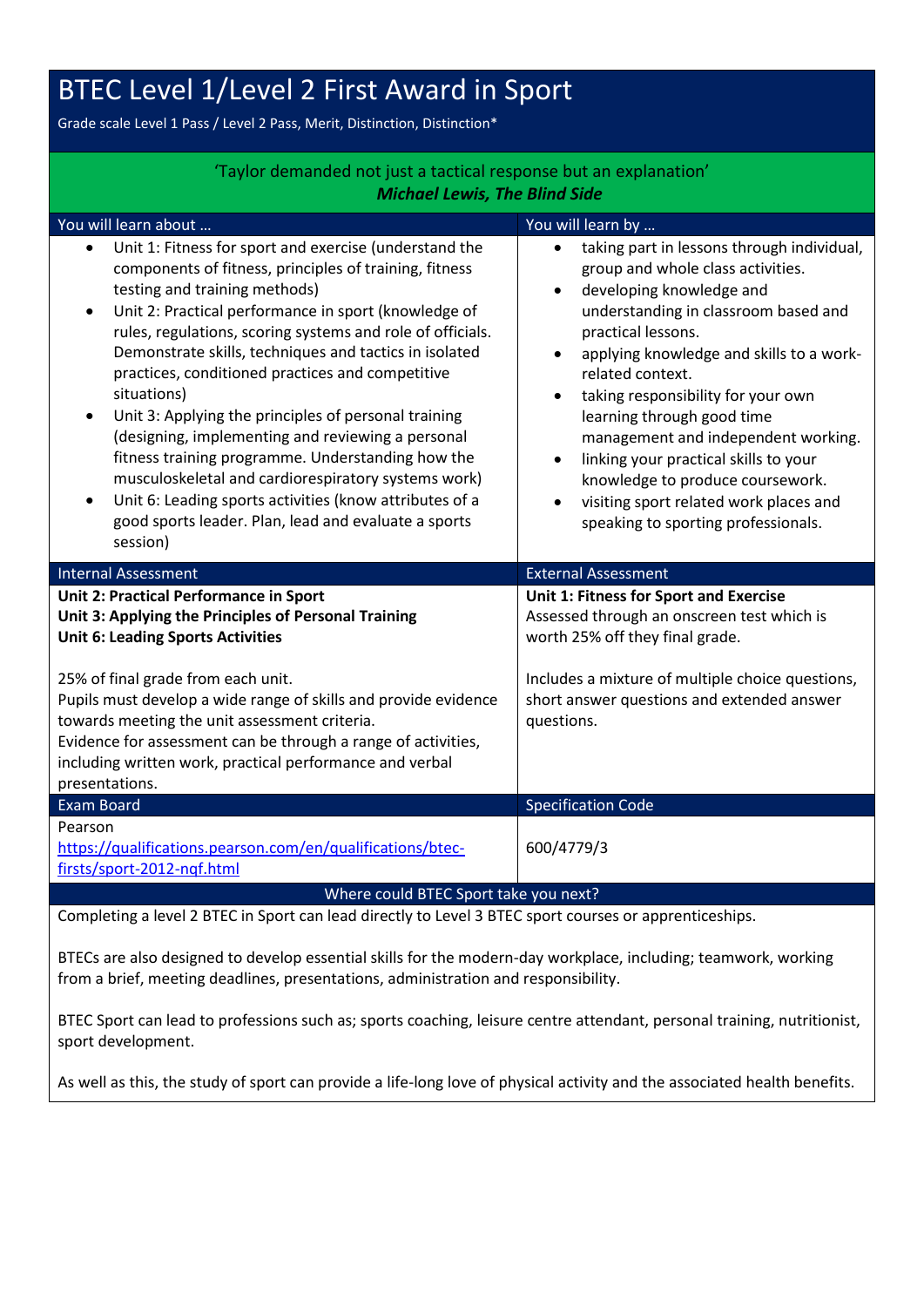# BTEC Level 1/Level 2 Tech Award in Health and Social Care

Grade scale Level 1 Pass, Merit, Distinction / Level 2 Pass, Merit, Distinction, Distinction\*

| 'The best way to find yourself is to lose yourself in the service of others'                                                                                                                                                                                                                                                                                                                                                                                                                                                                                                                                                                                                                                                                                       |                                                                                                                                                                                                                                                                                                                                                                                                                                                                                                                                                                                       |  |  |  |
|--------------------------------------------------------------------------------------------------------------------------------------------------------------------------------------------------------------------------------------------------------------------------------------------------------------------------------------------------------------------------------------------------------------------------------------------------------------------------------------------------------------------------------------------------------------------------------------------------------------------------------------------------------------------------------------------------------------------------------------------------------------------|---------------------------------------------------------------------------------------------------------------------------------------------------------------------------------------------------------------------------------------------------------------------------------------------------------------------------------------------------------------------------------------------------------------------------------------------------------------------------------------------------------------------------------------------------------------------------------------|--|--|--|
| -Mahatma Ghandi                                                                                                                                                                                                                                                                                                                                                                                                                                                                                                                                                                                                                                                                                                                                                    |                                                                                                                                                                                                                                                                                                                                                                                                                                                                                                                                                                                       |  |  |  |
| You will learn about                                                                                                                                                                                                                                                                                                                                                                                                                                                                                                                                                                                                                                                                                                                                               | You will learn by                                                                                                                                                                                                                                                                                                                                                                                                                                                                                                                                                                     |  |  |  |
| Unit 1: Human lifespan development. Human life stages from<br>$\bullet$<br>infants to later adulthood.<br>Growth.<br>Physical, Intellectual, Emotional and Social (PIES)<br>development.<br>Factors affecting growth and development. Life events and<br>coping with changes.<br>Unit 2: Health and social care services and values<br>$\bullet$<br>Different services and barriers to access.<br>Care values.<br>Application and review of own application of care values.<br>Unit 3: Health and wellbeing<br>٠<br>Factors affecting health and wellbeing.<br>Physiological and lifestyle indicators.<br>Designing, implementing and reviewing health and wellbeing<br>improvement plans.<br>Obstacles to implementing health and wellbeing<br>improvement plans. | taking part in lessons through<br>$\bullet$<br>individual, group and whole class<br>activities.<br>developing knowledge and<br>understanding in classroom based<br>and practical lessons.<br>applying knowledge and skills to a<br>work-related context.<br>taking responsibility for your own<br>$\bullet$<br>learning through good time<br>management and independent<br>working.<br>linking your practical skills to your<br>$\bullet$<br>knowledge to produce coursework.<br>visiting health and social care<br>settings and speaking to health and<br>social care professionals. |  |  |  |
| <b>Internal Assessment</b>                                                                                                                                                                                                                                                                                                                                                                                                                                                                                                                                                                                                                                                                                                                                         | <b>External Assessment</b>                                                                                                                                                                                                                                                                                                                                                                                                                                                                                                                                                            |  |  |  |
| Unit 1: Human Lifespan Development<br>Unit 2: Health and Social Care Services and Values                                                                                                                                                                                                                                                                                                                                                                                                                                                                                                                                                                                                                                                                           | Unit 3: Health and Wellbeing<br>Assessed through a written exam which is                                                                                                                                                                                                                                                                                                                                                                                                                                                                                                              |  |  |  |
| 30% of final grade from each unit.                                                                                                                                                                                                                                                                                                                                                                                                                                                                                                                                                                                                                                                                                                                                 | 40% of final grade.                                                                                                                                                                                                                                                                                                                                                                                                                                                                                                                                                                   |  |  |  |
| Pupils must develop a wide range of skills and provide evidence<br>towards meeting the unit assessment criteria.<br>Evidence for assessment can be through a range of activities,<br>including written work, practical performance and verbal<br>presentations.                                                                                                                                                                                                                                                                                                                                                                                                                                                                                                    | Based on a case study. Includes a mixture of<br>multiple choice questions, short answer<br>questions and extended answer questions.                                                                                                                                                                                                                                                                                                                                                                                                                                                   |  |  |  |
| <b>Exam Board</b>                                                                                                                                                                                                                                                                                                                                                                                                                                                                                                                                                                                                                                                                                                                                                  | <b>Specification Code</b>                                                                                                                                                                                                                                                                                                                                                                                                                                                                                                                                                             |  |  |  |
| Pearson<br>https://qualifications.pearson.com/en/qualifications/btec-tech-<br>awards/health-and-social-care.html                                                                                                                                                                                                                                                                                                                                                                                                                                                                                                                                                                                                                                                   | 603/0395/5                                                                                                                                                                                                                                                                                                                                                                                                                                                                                                                                                                            |  |  |  |
| Where could BTEC Sport take you next?                                                                                                                                                                                                                                                                                                                                                                                                                                                                                                                                                                                                                                                                                                                              |                                                                                                                                                                                                                                                                                                                                                                                                                                                                                                                                                                                       |  |  |  |
| Completing a level 2 BTEC in Health and Social Care can lead directly to ALevels, Level 3 BTEC courses or<br>apprenticeships.<br>BTECs are also designed to develop essential skills for the modern-day workplace, including; teamwork, working                                                                                                                                                                                                                                                                                                                                                                                                                                                                                                                    |                                                                                                                                                                                                                                                                                                                                                                                                                                                                                                                                                                                       |  |  |  |

from a brief, meeting deadlines, presentations, administration and responsibility. BTEC Health and Social Care can lead to professions such as; doctor, nurse, care assistant, social worker, counsellor, child care worker.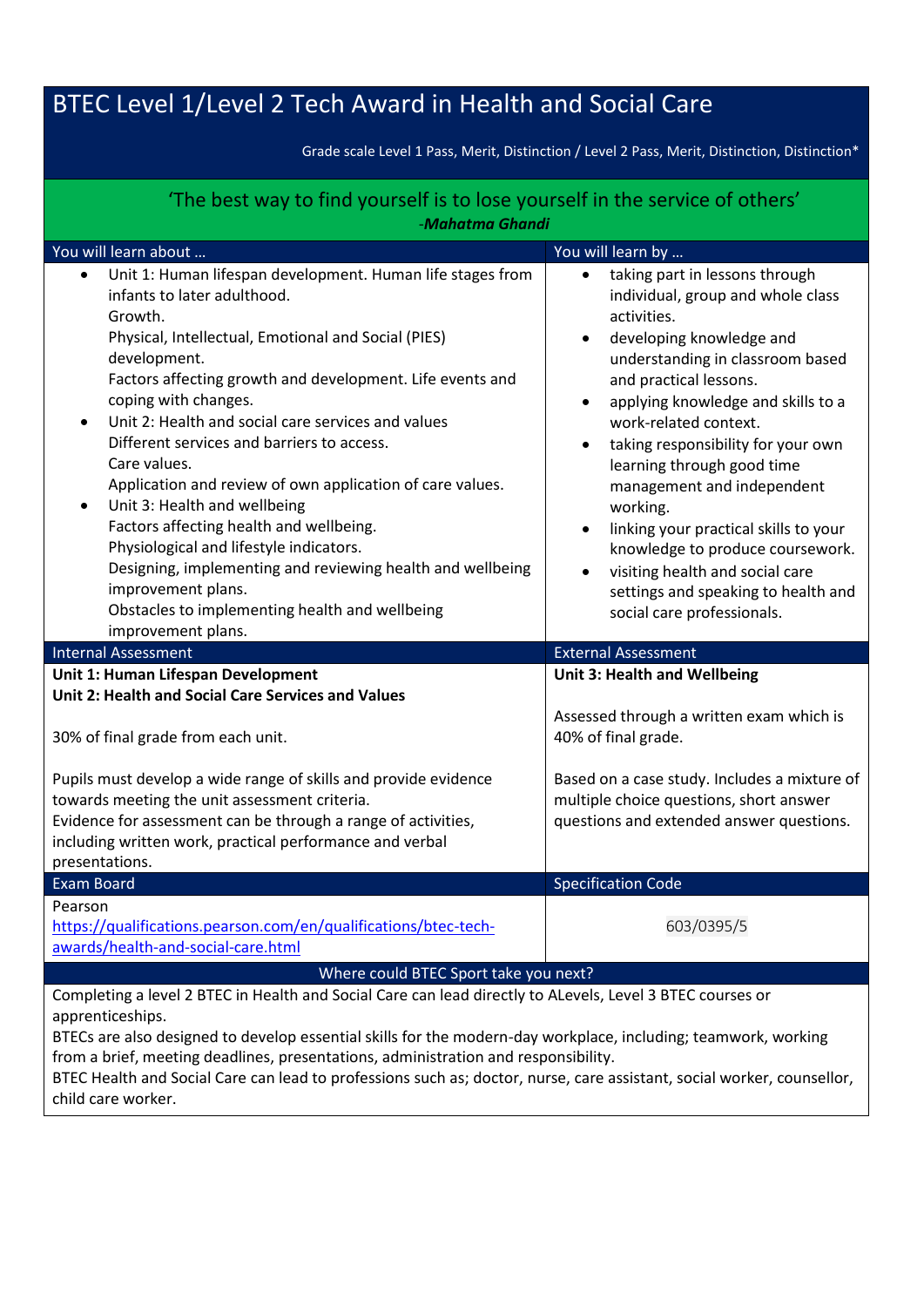### "I always say that I don't believe I am a chef. I try to be a storyteller" *Jose Andres*

| You will learn about                                                                                                                                              | You will learn by                                            |
|-------------------------------------------------------------------------------------------------------------------------------------------------------------------|--------------------------------------------------------------|
| You will gain knowledge and understanding related to a range                                                                                                      | -Understanding of the hospitality and catering industry in   |
| of hospitality and catering providers; how they                                                                                                                   | order to propose new                                         |
| operate and what they have to take into account to be                                                                                                             | hospitality and catering provision to meet specific needs.   |
| successful.                                                                                                                                                       |                                                              |
|                                                                                                                                                                   | -You will be able to recognise that the knowledge and        |
| You will learn about issues related to nutrition and food safety                                                                                                  | understanding you develop is vocationally relevant. For      |
| and how they                                                                                                                                                      | example you may be part of one of the following              |
| affect successful hospitality and catering operations.                                                                                                            |                                                              |
|                                                                                                                                                                   | -A master classes in kitchen design                          |
| You will develop food preparation and cooking skills as well as                                                                                                   | -Visits to different hospitality providers                   |
| transferable skills of problem solving, organisation and time                                                                                                     | -Carrying out a practical activity based around a work-based |
| management,                                                                                                                                                       | scenario such as                                             |
| planning and communication.                                                                                                                                       | designing the operation of the hospitality and catering      |
|                                                                                                                                                                   | provision                                                    |
| You will study the following learning outcomes                                                                                                                    |                                                              |
| LO1 - Understand the environment in which hospitality and                                                                                                         | Safely planning, preparing, cooking and presenting           |
| catering providers operate                                                                                                                                        | nutritional dishes.                                          |
| LO2 - Understand how hospitality and catering                                                                                                                     |                                                              |
| Provisions operate                                                                                                                                                | -Understanding the hospitality and catering industry through |
| LO3-Understand how hospitality and                                                                                                                                | written work and case studies                                |
| Catering provision meets health and safety requirements                                                                                                           |                                                              |
| LO4- Know how food can cause ill health                                                                                                                           |                                                              |
| LO5-Be able to propose a hospitality and catering                                                                                                                 |                                                              |
| provision to meet specific requirements                                                                                                                           |                                                              |
|                                                                                                                                                                   |                                                              |
|                                                                                                                                                                   |                                                              |
| <b>Internal Assessment</b>                                                                                                                                        | <b>External Assessment</b>                                   |
| Unit 2                                                                                                                                                            | Unit 1                                                       |
| 5569U2*                                                                                                                                                           | 5569NA* The Hospitality and Catering Industry                |
| 5569N2*                                                                                                                                                           | <b>Onscreen assessment</b>                                   |
| Hospitality and Catering in Action                                                                                                                                | 5569UB*                                                      |
|                                                                                                                                                                   | The Hospitality and Catering Industry -                      |
| 60%                                                                                                                                                               | Paper based assessment                                       |
|                                                                                                                                                                   |                                                              |
|                                                                                                                                                                   | 40%                                                          |
| <b>Exam Board</b>                                                                                                                                                 | <b>Specification Code</b>                                    |
|                                                                                                                                                                   |                                                              |
| <b>WJEC</b>                                                                                                                                                       | 5569QA                                                       |
|                                                                                                                                                                   |                                                              |
| Where could Hospitality & Catering take you next?                                                                                                                 |                                                              |
| Successful completion of this qualification could support entry to qualifications that develop specific skills for work in hospitality                            |                                                              |
| and catering such as:                                                                                                                                             |                                                              |
| -Level 1 Certificate in Introduction to Professional Food and Beverage Service Skills                                                                             |                                                              |
| -Level 2 Certificate in Professional Food and Beverage Service Skills                                                                                             |                                                              |
| -Level or Level 2 NVQ Diploma in Professional Cookery                                                                                                             |                                                              |
|                                                                                                                                                                   |                                                              |
| Where the WJEC Level 1/2 Award in Hospitality and Catering is achieved together with other relevant Level 1/2 qualifications,                                     |                                                              |
| such as GCSEs in English and Maths and Science, learners may be able to access Level 3 qualifications relevant to the<br>hospitality and catering sector, such as |                                                              |

-Level 3 NVQ Diploma in Advanced Professional Cookery

-Level 3 Advanced Diploma in Food Preparation and Cookery Supervision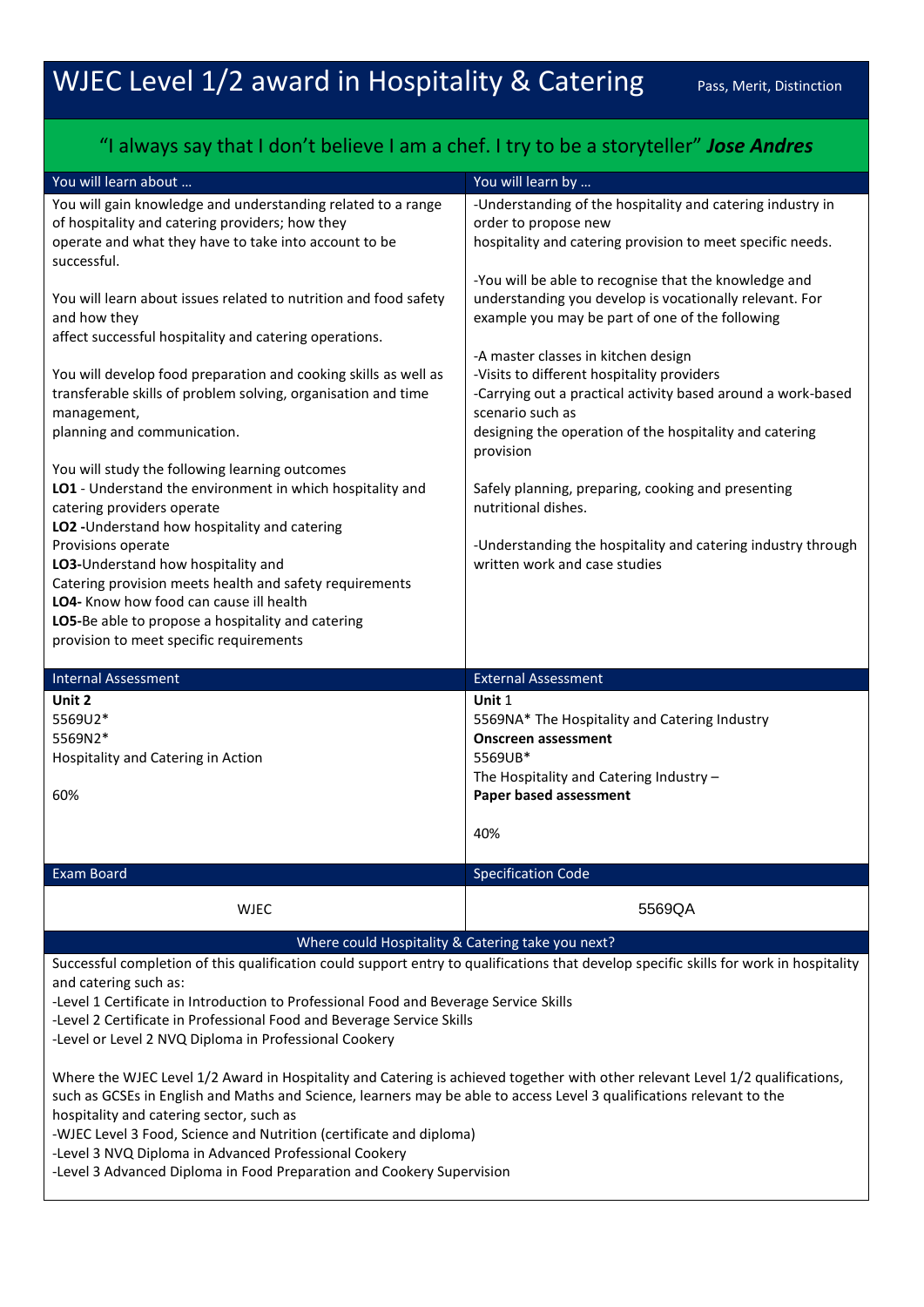# WJEC Creative & Media Grade pass, merit, distinction

### "If I could say it in words there would be no reason to paint it" – *Edward Hopper*

### You will learn about … You will learn by …

### **Unit 1**

Through this unit you will learn about professional practice in the creative and media industries.

You will learn about different types of practice and the specialist vocabulary that is used. You will

develop research skills to help you to be creative and develop innovative ideas to meet client

and/or audience needs. You will also learn how to show your ideas in the form of a proposal.

### **Unit 2**

In this unit, you can focus your learning on one sector of the creative and media industries, i.e. art and design, media, music or performance. Alternatively, you can apply your learning to a range of sectors.

### **Choice units**

### **2D studies**

You will learn to draw in a variety of media for a variety of applications and purposes, in traditional and digital formats. Through manipulating a range of materials, you will be introduced to principles such as form, structure, line, colour and some of the processes and techniques that are used to create the 2-D art and design work we see around us every day.

### **3D studies**

The 3-D creative industry encompasses a range of specialist areas including product design,

architecture and sculpture. 3-D artists and designers work with a range of physical and digital

media and processes in the design and construction of their ideas.

### **Skills Development in Applied Arts & Crafts**

Other applied artists work with materials which include glass, metal, lighting and wood, in many roles within industry such as blacksmith, jeweller, carpenter – the list is extensive. You will learn about and explore these

### Internal Assessment External Assessment **Unit 2** Creating an outcome in response to a brief You will then have to select optional units based around some of the following; Skills development in Two-Dimensional **Studies Unit 1** is externally assessed. An assessment brief will be made available to centres each year. Learners will complete the assessment within a set time, 20 hours preparation time and 2 hours under examination conditions.

- Skills development in Three-Dimensional Studies
- Skills development in Applied Arts & Crafts

| <b>Exam Board</b>                           | <b>Specification Code</b> |  |
|---------------------------------------------|---------------------------|--|
| <b>WJEC</b>                                 | 9750C1                    |  |
| Where could Creative & Media take you next? |                           |  |
|                                             |                           |  |

be completed.

The course can lead learner into A-level study in Fine Art, Design or post 16 college routes in an array of creative areas from Fine Art, illustration to 3D studies.

- describing features influencing professional practice
- planning research for creative and media ideas
- outlining target audience for proposal
- evaluating quality of research findings
- generating ideas for a proposal
- using creative features of professional practice
- planning strategies for skills
- development in two dimensional studies
- experimenting with techniques in two-dimensional studies
- develop skills in two dimensional studies
- selecting two-dimensional studies content for portfolio inclusion
- development in applied arts & crafts

For all units either assignments showing your understanding of the creative and media industries will be produced or you will learn a range of creative art- based skills in response to a brief to build a portfolio of work

You will be able to study and explore your own creativity through your own selection of media choices both 2D and 3D.

WJEC will also set a window within which all assessment must